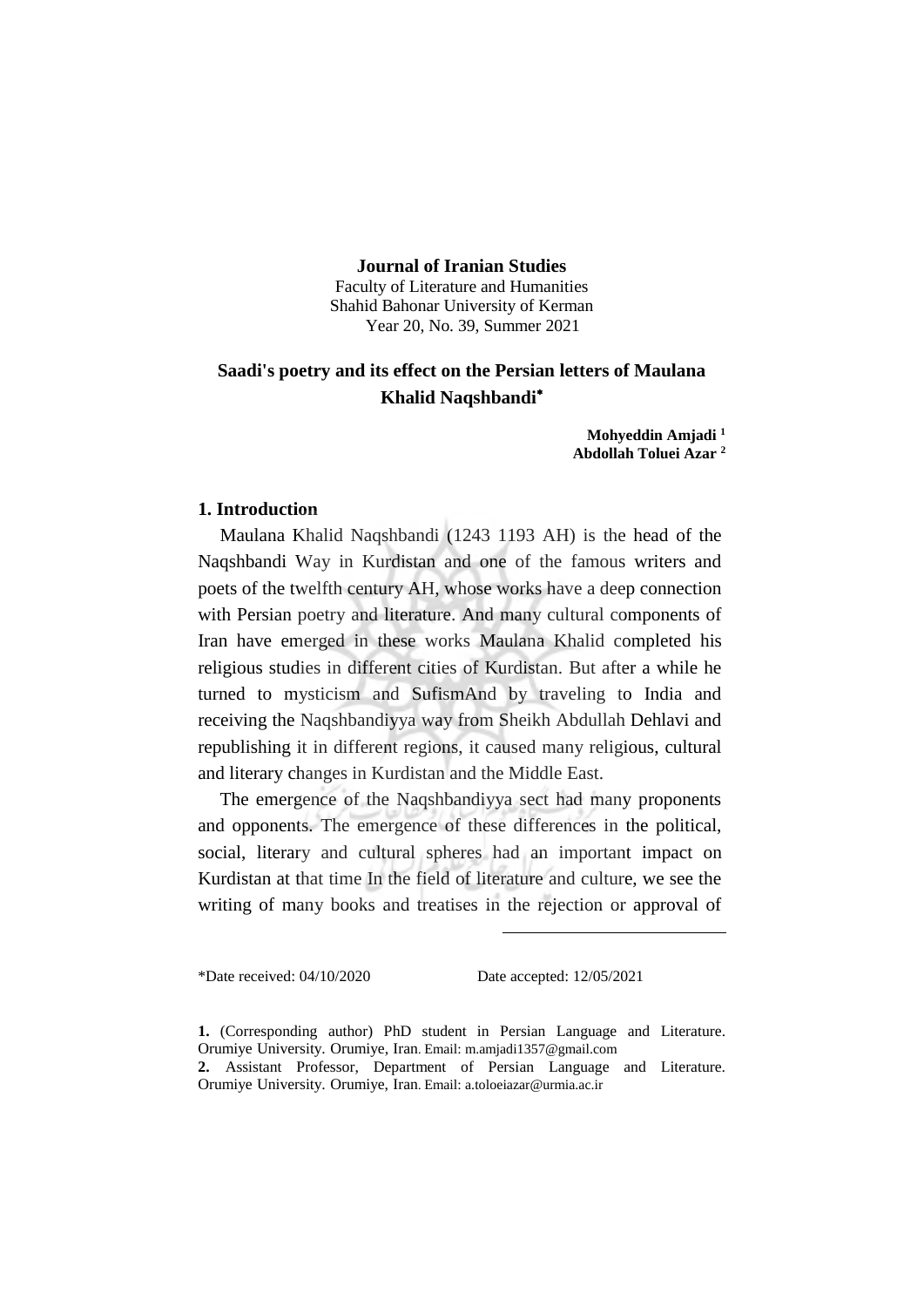Maulana Khalid by his opponents and supporters. This issue itself became a factor for a scientific and cultural movement in the region and the emergence and creation of numerous poetic and prose works.

The rivalry between Naqshbandiyya and Qadiriyya in Iraqi Kurdistan, especially in the city of Sulaymaniyah, lasted for years, and finally Maulana Khalid left the city of Sulaymaniyah for Damascus forever. He remained there until the end of his life, but continued to communicate with his successors, caliphs and followers through letters and correspondence.Throughout his cultural and religious life, he used the correspondence and writing of various epistles to educate his disciples and successors in order to maintain contact with his disciples and followers.

In writing these letters, Maulana Khalid has tried to produce a literary text using the older context of the language and using many verses of famous poets in the field of Persian literature. To achieve a kind of literary victory in the literary competitions of the two ways of Qaderieh and Naqshbandiyya And by using all kinds of rhymes and using Persian poems in these letters, he can produce a magnificent text to his audience to a kind of literary pleasure and inner satisfaction. A study and analysis of the literary and intellectual layers of these letters and a description of how and why Maulana Khalid Naqshbandi was influenced by the works of Saadi Shirazi can reveal many intellectual, literary and cultural forms of these letters.

## **2. Methodology**

In this article, based on a descriptive-analytical approach, we have explained the reasons and grounds for the influence of Maulana Khalid's letters on Saadi's poems.This article has also examined the connection of these letters with Saadi Shirazi's poems based on the library method. For this purpose, we have examined the 195 Persian letters of Maulana Khalid collected by Mullah Abdul Karim Modarres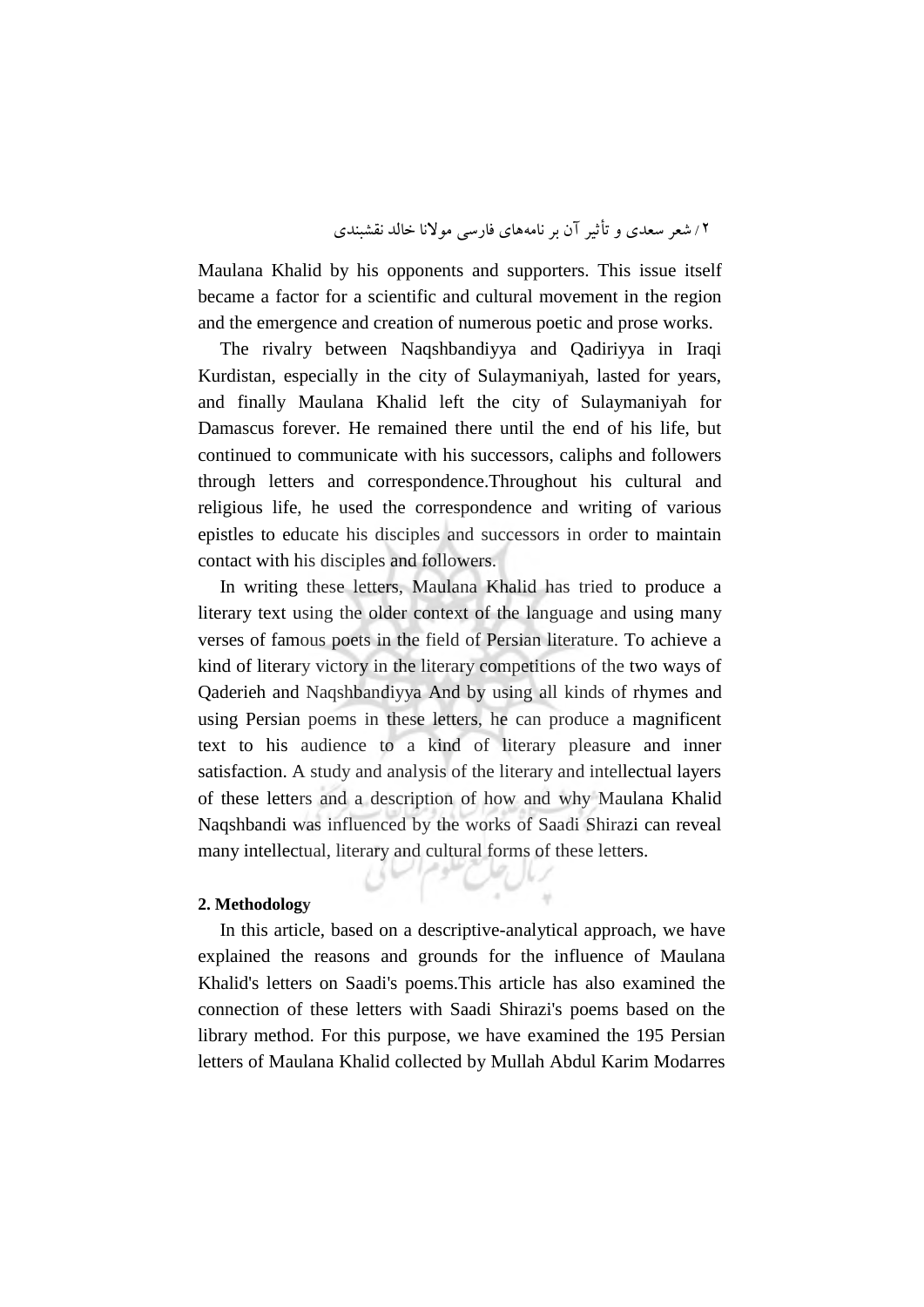in the book "Yadi Mardan". So that we can show the grounds, goals and reasons of Maulana Khalid in using Saadi's poems in his letters.

## **3. Discussion**

Saadi's presence and his thought have always been an important issue among the elites of different nations, which can be examined in separate articles. In the field of Kurdish language and literature, Saadi's works have received more attention than any other poet, Because Golestan and Bustan Saadi have always been one of the curricula in the old schools of Kurdistan and students of religious sciences have been studying these books from an early age to learn Persian. Because Golestan and Bustan Saadi have always been one of the curricula in the old schools of Kurdistan and students of religious sciences have been studying these books from an early age to learn Persian. The frequent publication of translations of Saadi's works in Kurdistan and the interest of the Kurdish community in his words should be related to this issue.

In addition, Saadi's words are so comprehensiveness that, in the words of Edward Brown, "there are many things in Saadi's works according to the tastes of every high scholar, mystic and commoner" (Brown 251 1361). This comprehensiveness of the word should also be considered as another reason for Kurdish people to pay attention to Saadi's poetry.also Saadi's spirit of tolerance and avoidance of dogma and prejudice in inducing concepts and also, his short, simple and humorous expression (especially in Golestan) has made his words seem more consistent and acceptable in other multi-layered Kurdish society, which has different religions and differences, than other Persian texts.

These reasons, along with Saadi's artistic, rhetorical and intellectual values, Despite the large number of translations of his works, other writers such as "Ali Bapir Agha" (1969), "Mustafa Safwat" (2005) and "Ali Nanvazadeh" (2006) have turned to Saadi's Kurdish translations.Also, part of Maulana Khalid Naqshbandi's letters dependence on Saadi's words and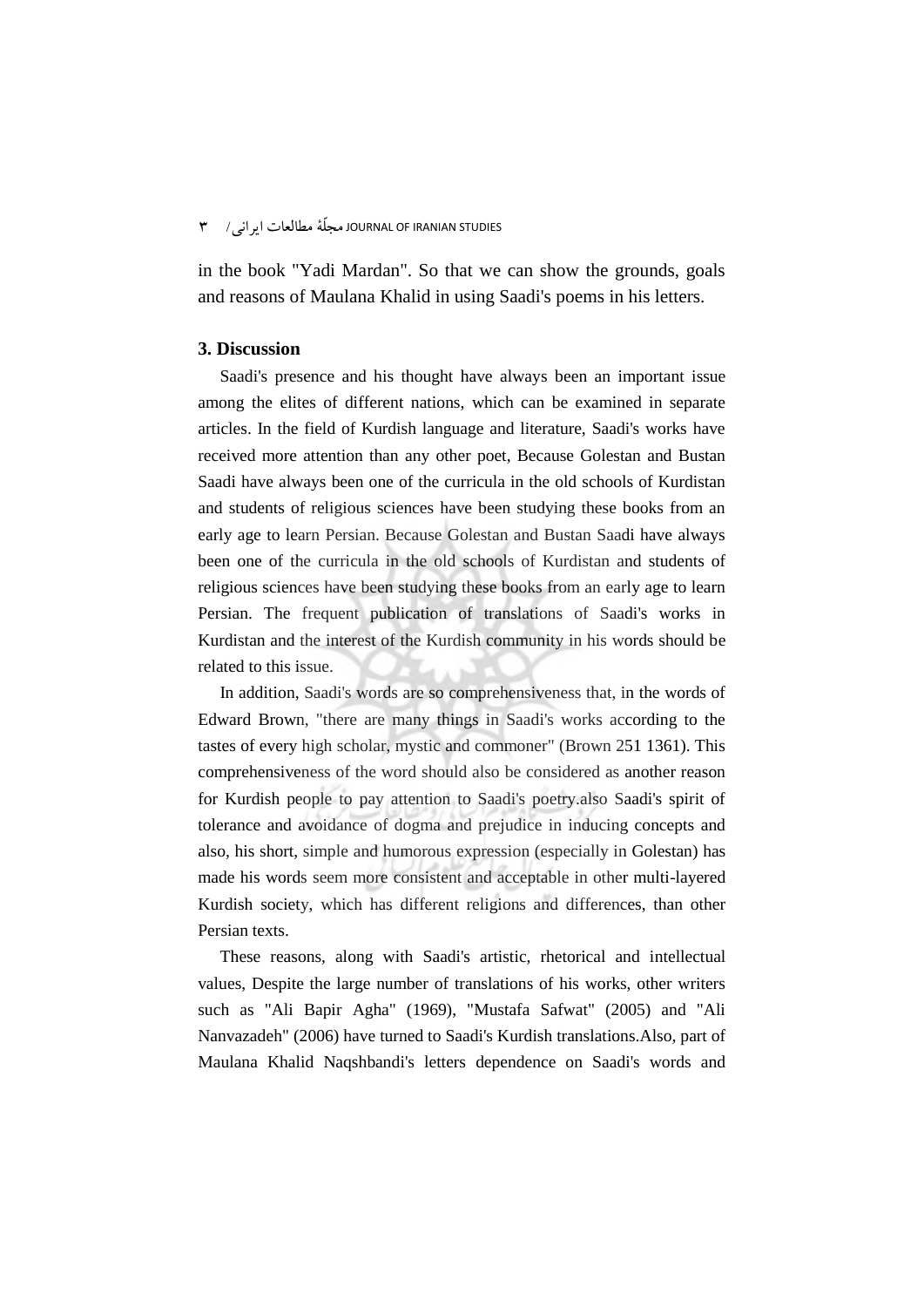poetry goes back to the power of Saadi's words in convincing the audience. As mentioned, Maulana Khalid's prose letters, in addition to having emotional and lyrical aspects and expressing emotions, are a lyrical teaching set in which the author seeks to persuade the audience and pave the way for the audience to accept his teachings internally. According to what has been said, Maulana Khalid has used Saadi's poems in the following fields.

A:Using Saadi's poems in the context of advice: Saadi's collection of poems and prose is a moral collection. Maulana Khalid has also used Saadi Shirazi's poems in his letters whenever he wants to present an educational and legal subject to the audience in an artistic way that contains a kind of rhetorical persuasion.

B:Using Saadi's poems in the context of warnings:In his educational works, Saadi, this famous Iranian poet, has benefited from the element of religion and cultural acceptance and has explicitly expressed his educational ideas, which are often expressed in a warning way. Maulana Khalid's spiritual and emotional connection with Saadi's works as well as his social status as a religious scholar Also, the promoter of the Naqshbandiyya sect in Kurdistan caused him, like Saadi, to explicitly present his educational letters, which included warnings and reprimands, to his audience and for this purpose, he has usually used Saadi poems.

C:Using Saadi's poems in the theme of friendship and love: A large part of the meanings of Saadi's poems, especially in lyric poems, is the expression of lyrical themes and the expression of passion and friendship. Therefore, Maulana Khalid quotes Saadi's poems in the letters that he calls "Honesty Letter" and "Love Letter".

D:The use of Saadi poems in the context of mysticism and Sufism: As mentioned, Saadi is a teacher of ethics, in his view, ethics leads to mysticism. But his mysticism is moderate mysticism. This Iranian poet and thinker brought to the earth a mysticism that was out of reach and located in the heavens. He tried to make this mysticism available to ordinary people. At a time when some of the mystic authors considered non-Sufi people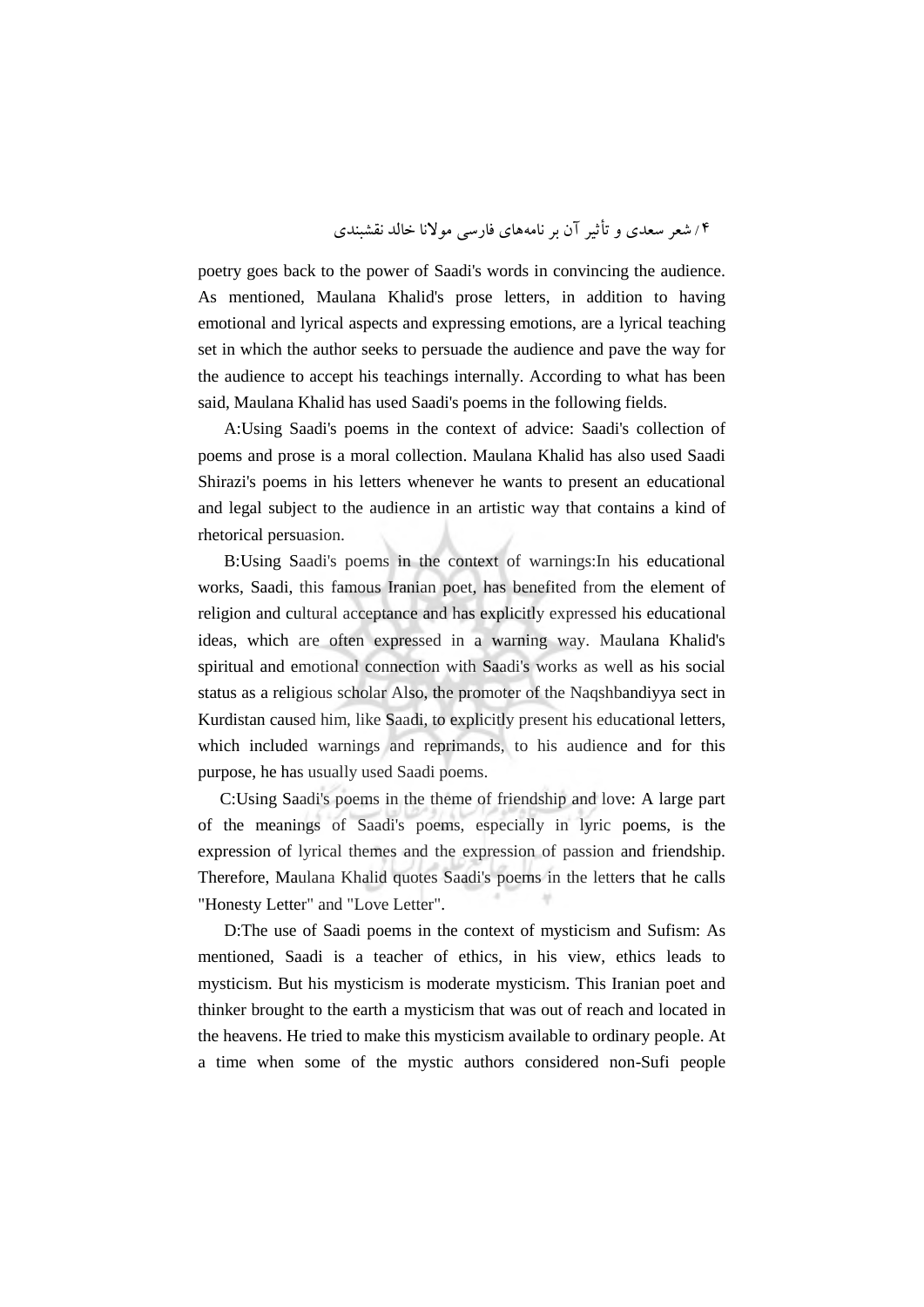arrogantly, \"inhabitants of the valley of ignorance\", "Ahl al-Nafs\", Saadi is not afraid to turn to ordinary people and instill in them a tendency to discover the truth. These intellectual characteristics have caused a professional Sufi writer like Maulana Khalid Naqshbandi to pay much attention to the texts left by Saadi to express his thoughts And always use these poems in writing his letters, even in the field of mysticism and Sufism.

## **4. Conclusion**

One of the most important reasons for Maulana Khalid's use of Saadi's poems is the connection of educational and cultural centers of Kurdistan from ancient times with Persian language and literature. And Saadi Shirazi has a special position in this. From the point of view of different periods in the history of literature in Iran, this period is considered as a "period of literary return". The poets and writers of this period took their poetic and literary patterns from Iraqi style poets such as Saadi and Hafez. Maulana Khalid is not exception to this rule, and a part of the connection between his works and his letters With Saadi's poems should be related to the stylistic and literary conditions of this period.

In addition, Maulana Khalid has tried to use his "written background and cultural beliefs" in society to bring his audience to a form of inner satisfaction. In Iranian culture, part of these cultural beliefs and written background is related to the artistic and literary creativity of Persian language and literature poets, which plays an important role in convincing the audience.

Maulana Khalid has tried to produce a literary text by using the older context of the language as well as the verses of poets of Persian language and literature, including Saadi Shirazi In addition to having educational and guidance themes in the field of mysticism and Sufism, that poem should have an artistic and literary aspect. Who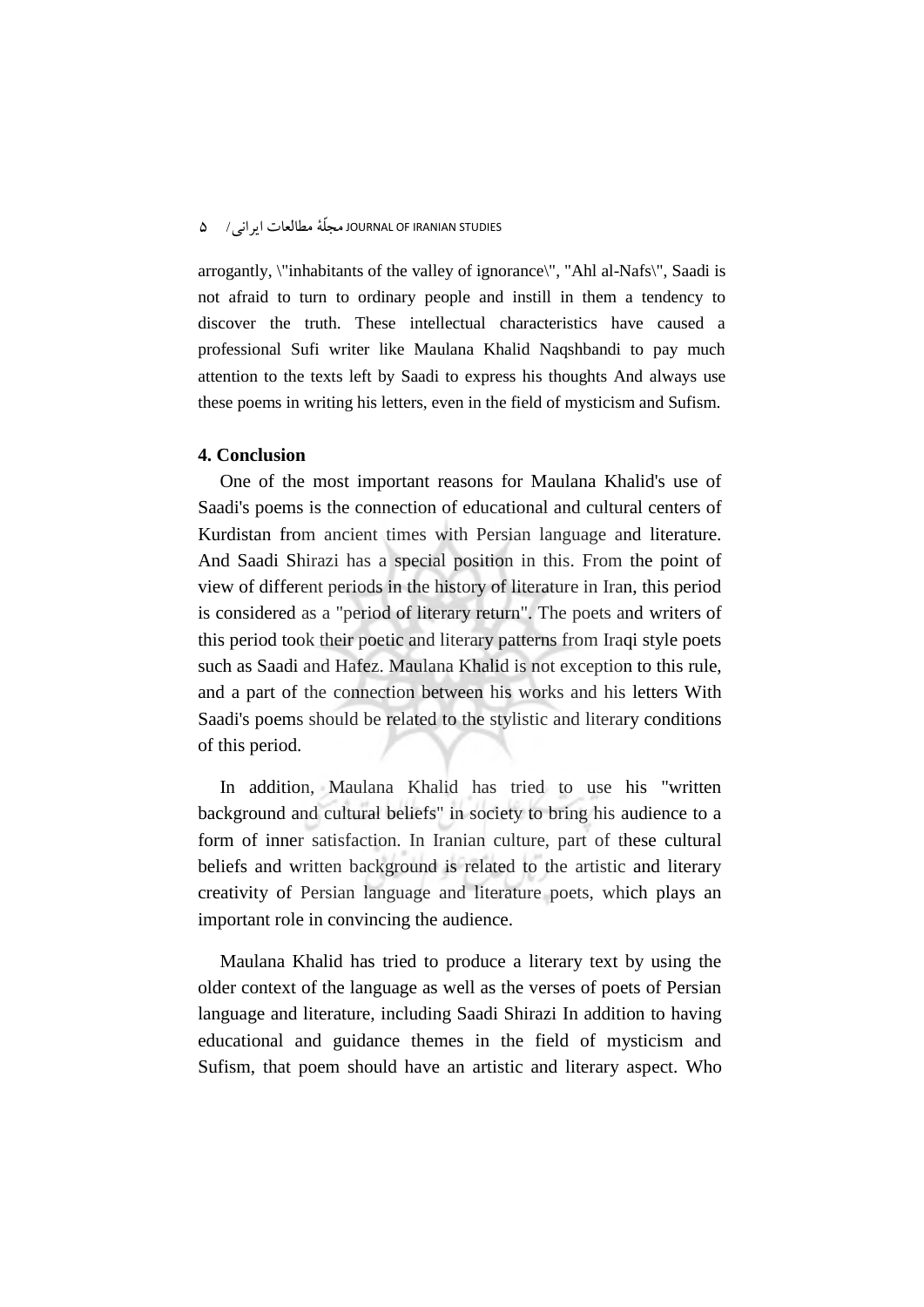can use this artistic aspect to achieve a kind of immortality and Eloquency.

Maulana Khalid has used Saadi's poems to express various goals and intentions That Among them, we can mention topics such as advice, warning and warning, expression of friendship and the breadth of love, mysticism and Sufism.

**Keywords:** Literary connection, Persian poetry, letters, Saadi, Maulana Khalid Naqshbandi.

## **References** [**In Persian**]:

- Abedi, Mahmoud. (1991). Nafhat Al-Ans Jami. Tehran: Etellaʻat.
- Azar, Amir Ismail (1996). Saadiology [Saadi-Shenasi], second book. Tehran: Sokhan.
- Brown, Edward .(1987). History of Iranian Literature from Ferdowsi to Saadi, (Sadri, G. Trans.). Tehran: Morvarid.
- Eshghi, Fatima. (2010). "Saadi's Influence on Voltaire's Works". Comparative Language and Literature Research, 27(3), pp. 152- 133.
- Javanroudi, Mustafa. Yarahmadi, Tariq. (2015). "The Mahwi fading influence of Saadi Arabic and Persian poems". Persian Language and Literature Research Conference, Journal of the Institute of Humanities and Cultural Studies, pp. 594 -577.
- Khodakarami, Fatemeh. (2017). "Saadi and the Elders of Classical German Literature", Quarterly Journal of Contemporary World Literature Research, 2(22), pp. 381-365.
- Mase, Henry (1990). Research on Saadi, (M. H. Mahdavi Ardabili & Gh. H. Yousefi, Trans.), Tehran: Toos.
- Modarres, Abdul Karim. (2013). Remembrance of Men, Maulana Khalid Naqshbandi and Sheikhs of Oraman. Baghdad: kory zanyary kurd.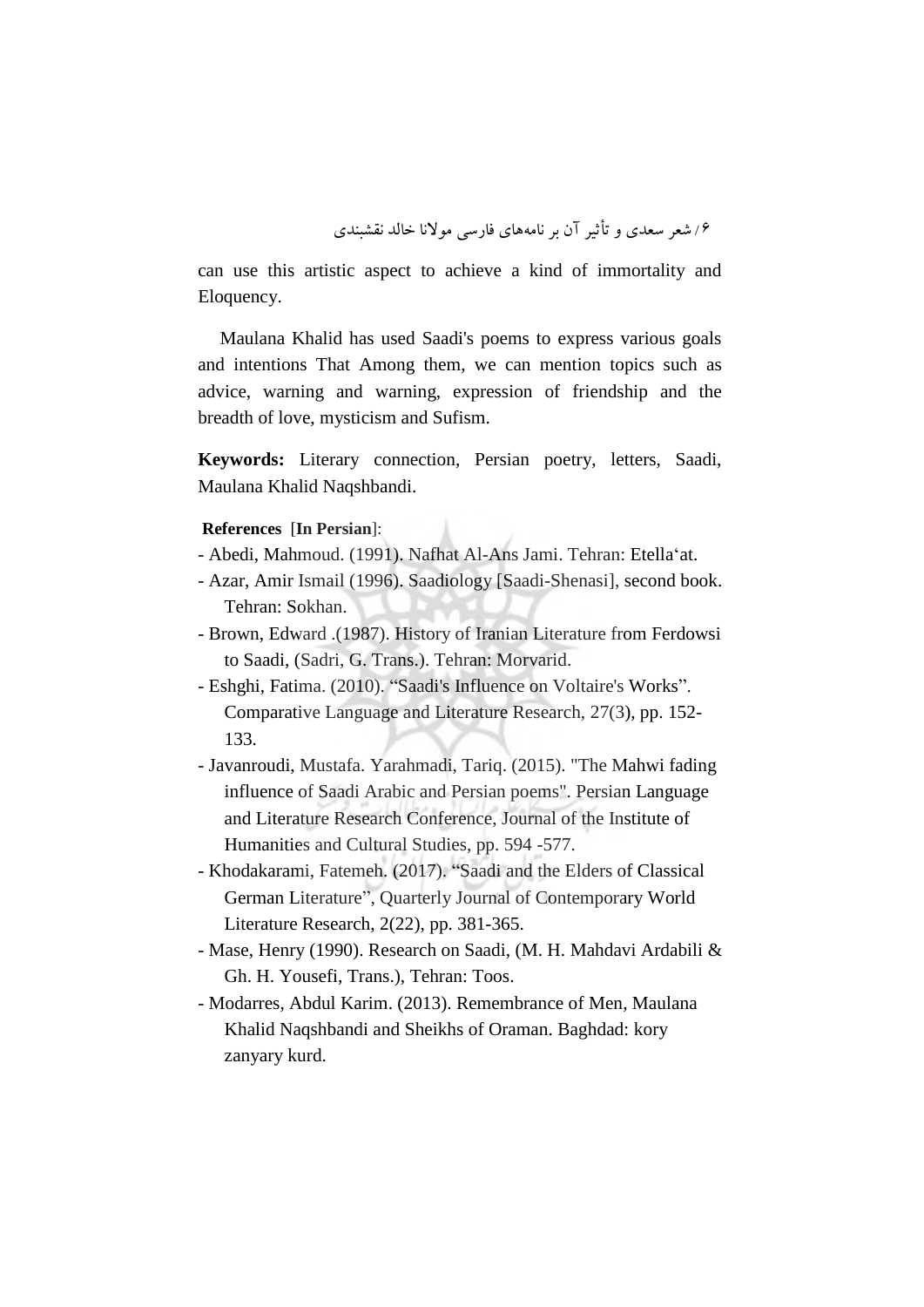- STUDIES IRANIAN OF JOURNAL مجلّۀ مطالعات ایرانی/ 7
- Motamedi, Mahindokht (1989). A role of Maulana Khalid Naqshbandi and his followers. Tehran: Pazhang.
- Nazari Manzam, Hadi (2010). "Comparative Literature Definition and Research Fields", Journal of Comparative Literature, Shahid Bahonarkerman University, 2(1), pp. 237 221.
- Nowruz, Mehdi & Farhoud, Farangis. (2016). "Saadi's warning education in the garden with the approach of critical discourse analysis of Fairclough theory", Journal of Educational Literature, 32(8), pp. 190-116.
- Rouhani, Kamal. (2006). Comprehensive History of Sufism in Kurdistan. Sanandaj: Aras.
- Saadi, Moslehuddin (2002). Golestan-i Saadi, (Gholam Hossein Yousefi, Ed.) Tehran: Kharazmi.
- Saadi, Moslehuddin (2003). Kulliat-i Saadi, ( Mohammad Ali Foroughi, Ed.) Tehran, Zavar.
- Semko, Rahim, Karim (2019). The Impact of Saadi Poetry on Nali Poetry, (M. A. thesis in Persian language and literature), Ilam University, Ilam.
- Seyed Ebrahimi, Azad. (2015). Anthology of Saadi's Sonnets. Saqez: Gutar.
- Shafiee Kadkani, Mohammad Reza (2003). Persian literature from Jami era to our time, (Hojjatollah Asil, Trans.). Tehran: Ney.
- Sheibani, Gene Rose François (2005). Europeans' trip to Iran, (Ziauddin Dehshiri, Trans.) Tehran: Scientific and Cultural Publications.
- Shorel, Eiv. (2007). Comparative Literature, (Tahmourth Sajedi, Trans.) Tehran: Amir Kabir.
- Sufi, Farzaneh. (2016). Stylistic and semantic features of Molanakhald Naqshbandi Persian letters, (M. A. Thesis in Persian Language and Literature), University of Kurdistan.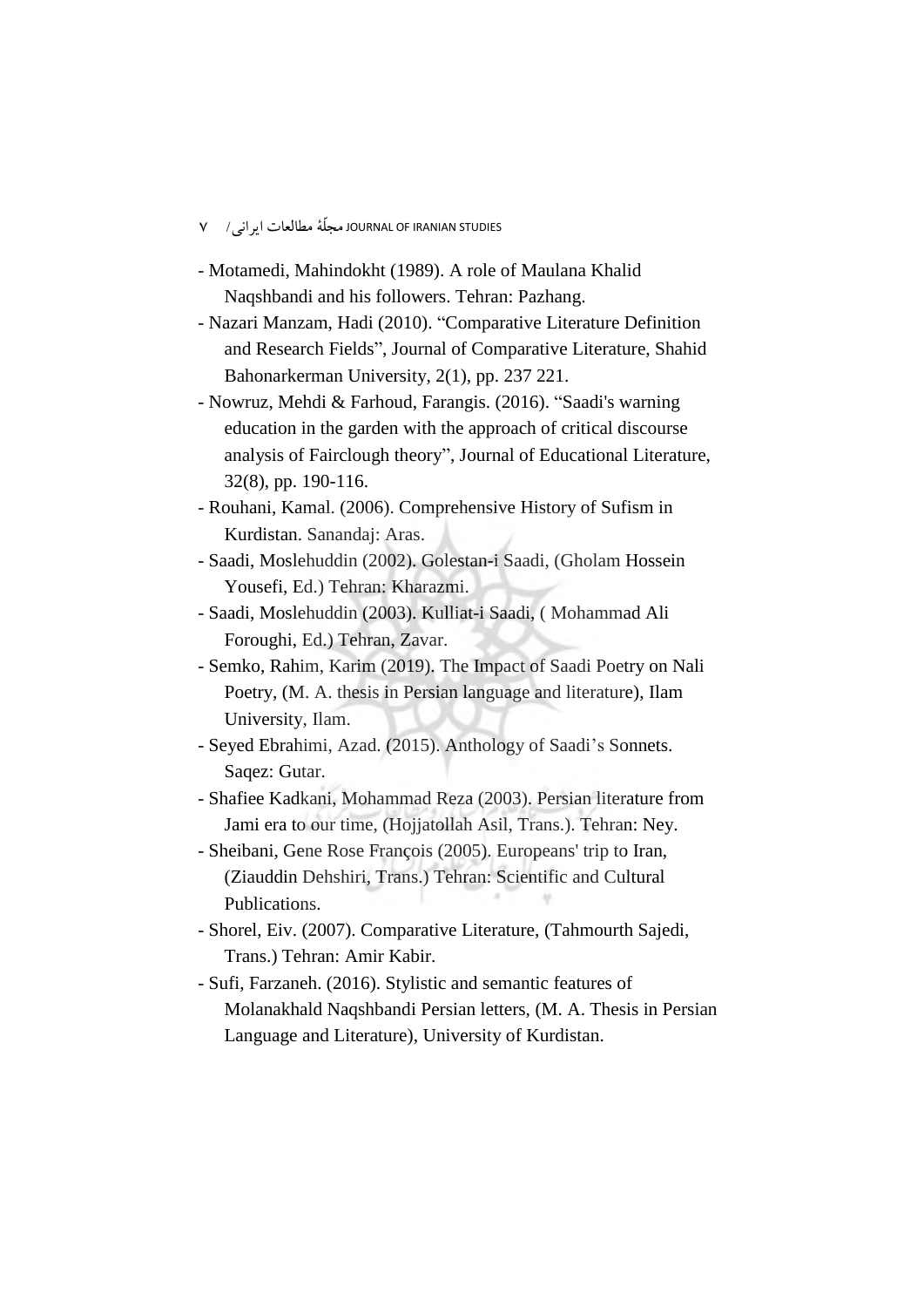- Tavakoli, Mohammad Raouf (2002). History of Sufism in Kurdistan.Sanandaj: Tavakoli.
- Yahyapour, Marzieh.(1999). "Saadi's position in Russian literature", Special Issue of the Faculty of Literature and Humanities, University of Isfahan, No. 52, Volume 2, pp. 14 1.
- Zarin koob, Abdol Hosain. (2000). Hadith-e Khosh-e Saadi, Tehran: Sokhan.
- Zolfaghari, Mohsen & Yadollah Panbehzari, Zahra. (2011). "Critique of the position of educational and moral ideas in Saadi's works", Journal of Educational Literature. 12(3), pp. 102-81

# **References** [**In Kurdish**]:

- Bapir Agha, Ali (1969). Jan-e Saadi [Saadi's Soul], (Kurdish translation of Golestan). Sulaimaniyah: Kamran.
- Fada, Mohammad (1957). Sheikh Saadi's Golestan, (Kurdish translation of Golestan). Kirkuk: Tarqi.
- Henari, Zaki, Ahmad. (1968). Saadi's Golestan, (Kurdish translation of Golestan). Baghdad: Salman Al-Azami.
- Nanavazadeh, Ali. (2006). Kurdish translation of Golestan. Erbil: Mukriani.
- Safwat, Mustafa. (2005), Saadi Shirazi's Golestan, (Kurdish translation of Golestan). Sanandaj: Kurdistan.
- Salehi Sahib, Omar (2014). Flower of Life, (Kurdish translation of Boustan). Sanandaj: Kurdistan University Press.
- Sheikhani, Hussein. (1391). Kurdish translation of Boustan. Oshnoyeh: Shari Sheno.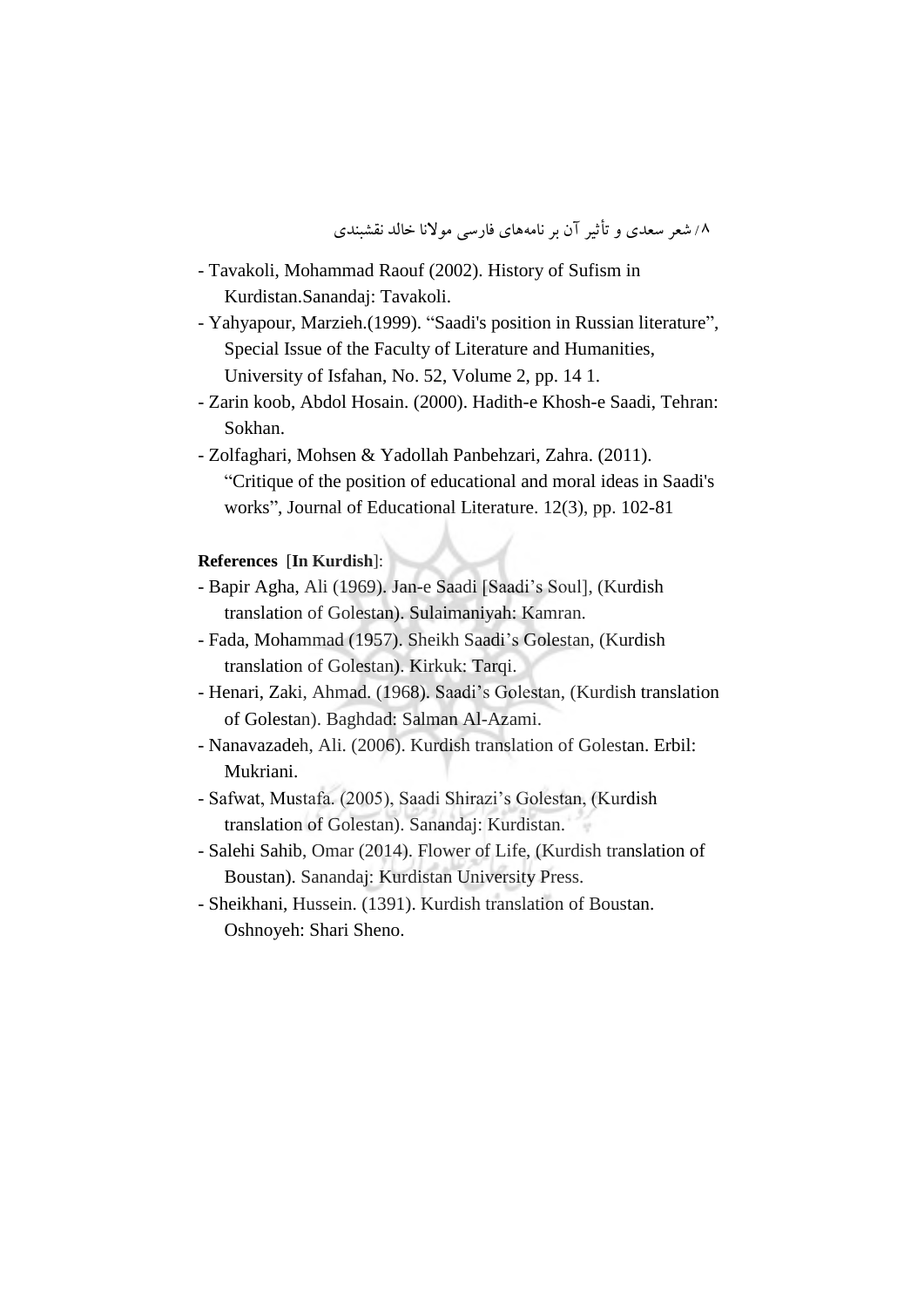**مجلّة مطالعات ايرانی**

دانشکدة ادبیّات و علوم انسانی دانشگاه شهید باهنر کرمان سال نوزدهم، شمارة سی و نهم، بهار و تابستان 1400

∗ **شعر سعدی و تأثیر آن بر نامههای فارسی موالنا خالد نقشبندی**

**1 محی الدين امجدی )نويسنده مسؤل( 2 عبداهلل طلوعیآذر**

**چکیده**  پیوند عمیق ادبیات کردی با زبان و ادبیات فارسی و بررسی وجوه مختلف این ارتباطات میتواند بسیاری از زوایای حیات فرهنگی و هنری منطقه را نشان دهد. بیگمان شاعرانی همانند حافظ و سعدی تاثیر مهمی بر شعر و اندیشه در سراسر خاورمیانه داشته و توانستهاند عالوه بر گسترش شعر و ادبیات فارسی، در حوزة هنر و ادبیات اسباب همگرایی فرهنگی و ادبی در حوزه ادبیات منطقه شوند. در حوزة شعر کردی شاعران بسیاری همانند؛ مالی جزیری، نالی، محوی دراشعارخود در حیطههای ادبی، زبانی و فکری تحت تاثیر شاعرانی همانند حافظ، سعدی و موالنا و... بودهاند. عالوه بر شاعران کرد، موالنا خالد نقشبندی یکی از شاعران و ادیبان قرن دوازدهم هجری و یکی از چهرههای تاثیر گذار در حوزة عرفان و تصوف درکردستان و خاومیانه است که در نامههای فارسی خود بسیار تحت تاثیر شعر فارسی و بهویژه اشعار حافظ و سعدی بوده است. ما دراین مقاله نامههای موالنا خالد را بررسی کرده، به شیوهای توصیفی-تحلیلی به تشریح دالیل تاریخی و ادبی و اجتماعی بهره گیری موالنا خالد از اشعار سعدی شیرازی پرداختهایم که مشخص شد موالنا خالد بر اساس سوابق فرهنگی مشترک و آموزش زبان فارسی در حجرهها و مراکز علوم دینی کردستان و همچنین ارتباط با کردستان ایران با زبان فارسی وآثار سعدی آشنایی یافتهاست و در نامههای خود در مضامین پند و اندرز ، هشدار وانذار، بیان دوستی و محبت و عرفان و تصوف از اشعار و افکار سعدی بهره برده است.

∗ تاریخ دریافت مقاله: 1399/07/13 تاریخ پذیرش نهایی مقاله: 1400/02/22  **(DOI):** 10.22103/JIS.2021.16580.2079 30 -1 صص **.1 دانشجوی دکترای زبان و ادبیات فارسی، دانشگاه ارومیه، ارومیه، ايران**. com.gmail@1357amjadi.m

 $\overline{a}$ 

**.2 استاديار گروه زبان و ادبیات فارسی، دانشگاه ارومیه، ارومیه، ايران**. ir.ac.urmia@toloeiazar.a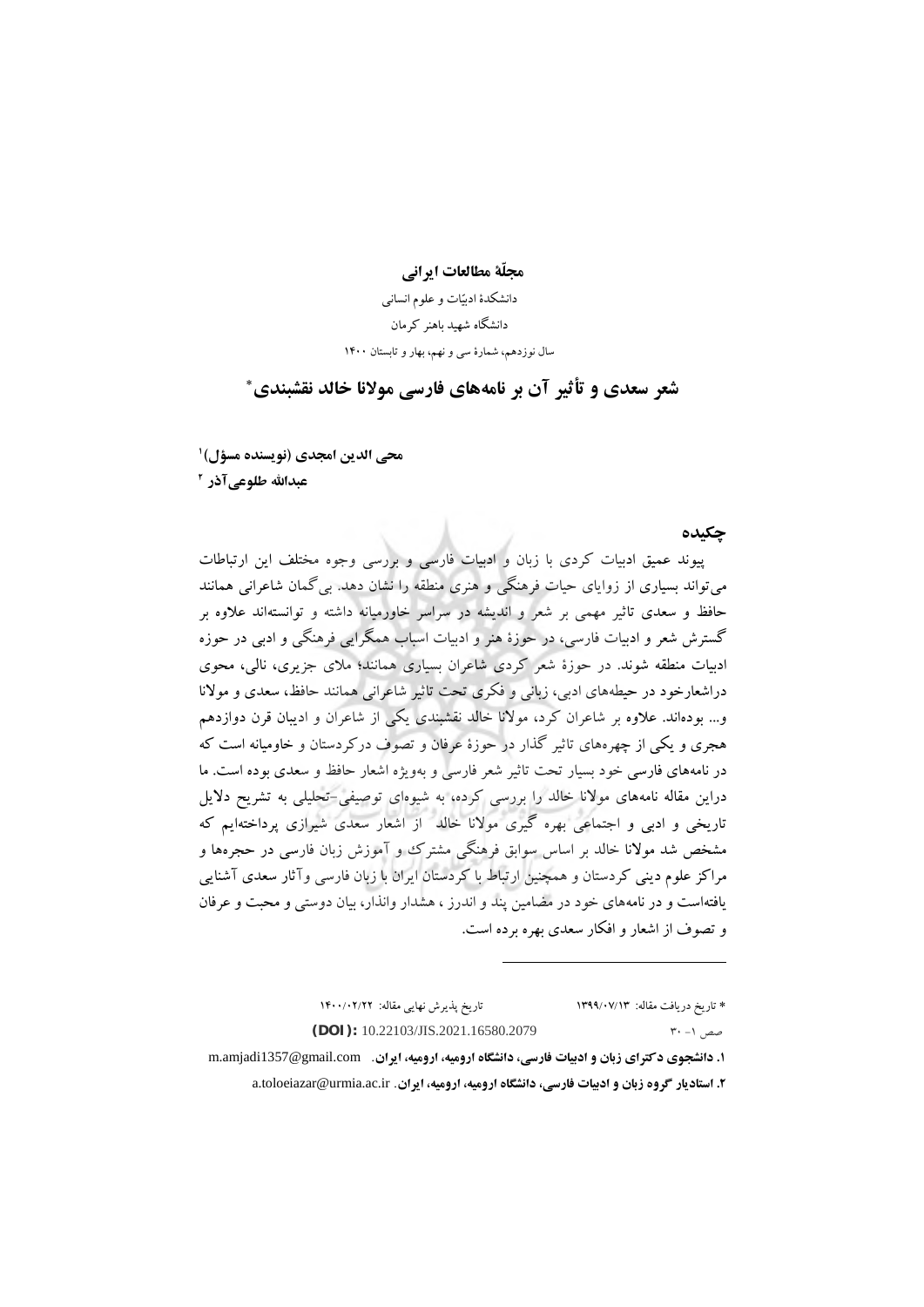**واژههای کلیدی:** پیوند ادبی، نامهها، شعر فارسی، سعدی، موالنا خالد نقشبندی.

#### **.1 مقدّمه**

موالنا خالد نقشبندی)1243-1193هـ .ش( سرسلسلۀ طریقت نقشبندیه در کردستان و یکی از ادیبان و شاعران مشهور قرن دوازدهم هجری شمسی است که آثار به جای مانده از او پیوند عمیقی با شعر و ادبیات فارسی داشته، بسیاری از مولفههای فرهنگی ایران زمین در این آثار به ظهور رسیدهاست. او که تحصیالت علوم دینی را در مناطق مختلف کردستان عراق و از آنجمله قره داغ و سلیمانیه شروع کرده بود، به شهر سنندج در کردستان ایران رفته، در آنجا تحصیل در علوم دینی را از محضر محمد قسیم مردوخ سنندجی به پایان رساند و به شهر سلیمانیه در کردستان عراق مراجعه نموده، در مسجد عبدالرحمن بگ بابان به امامت و تدریس پرداخت. اما پس از گذشت چندین سال و تحوالت روحی که در پی سفر به حج و پس از آن سفر به سرزمین هندوستان برایش پیش آمد، به جرگه عرفان و تصوف پیوسته و پس از اخذ طریقت نقشبندیه از شیخ عبداهلل دهلوی در هندوستان و باز نشر آن درمناطق مختلف سبب ایجاد تحوالت آیینی، فرهنگی و ادبی بسیاری در سطح کردستان و منطقه خاورمیانه شد.

طریقت نقشبندیه در اصل یکی از فرقههای صوفیانه است که در خراسان پاگرفت، »مؤسس این طریقت، خواجه بهاالدین محمد مشهور به نقشبند است که در فاصله سالهای 718 تا 791 ه.ق در بخارا میزیستهاست« )عابدی1370:390(. انتشار این طریقت بر دست موالنا خالد نقشبندی در کردستان سبب شد که این طریقت را به نام »نقشبندیه خالدیّه مُجددیه« نیز بشناسند.

ظهور طریقت نقشبندیه در کردستان موافقان و مخالفان بسیاری در پیداشت . ظهور این اختالفات در عرصههای سیاسی و اجتماعی و ادبی و فرهنگی تاثیر مهمی درکردستان آن روزگار داشت که ما در حوزه ادبی و فرهنگی شاهد تألیف کتابها و رسالههای بسیاری در رد یا تایید موالنا خالد نقشبندی از سوی مخالفان و موافقان او هستیم که این موضوع خود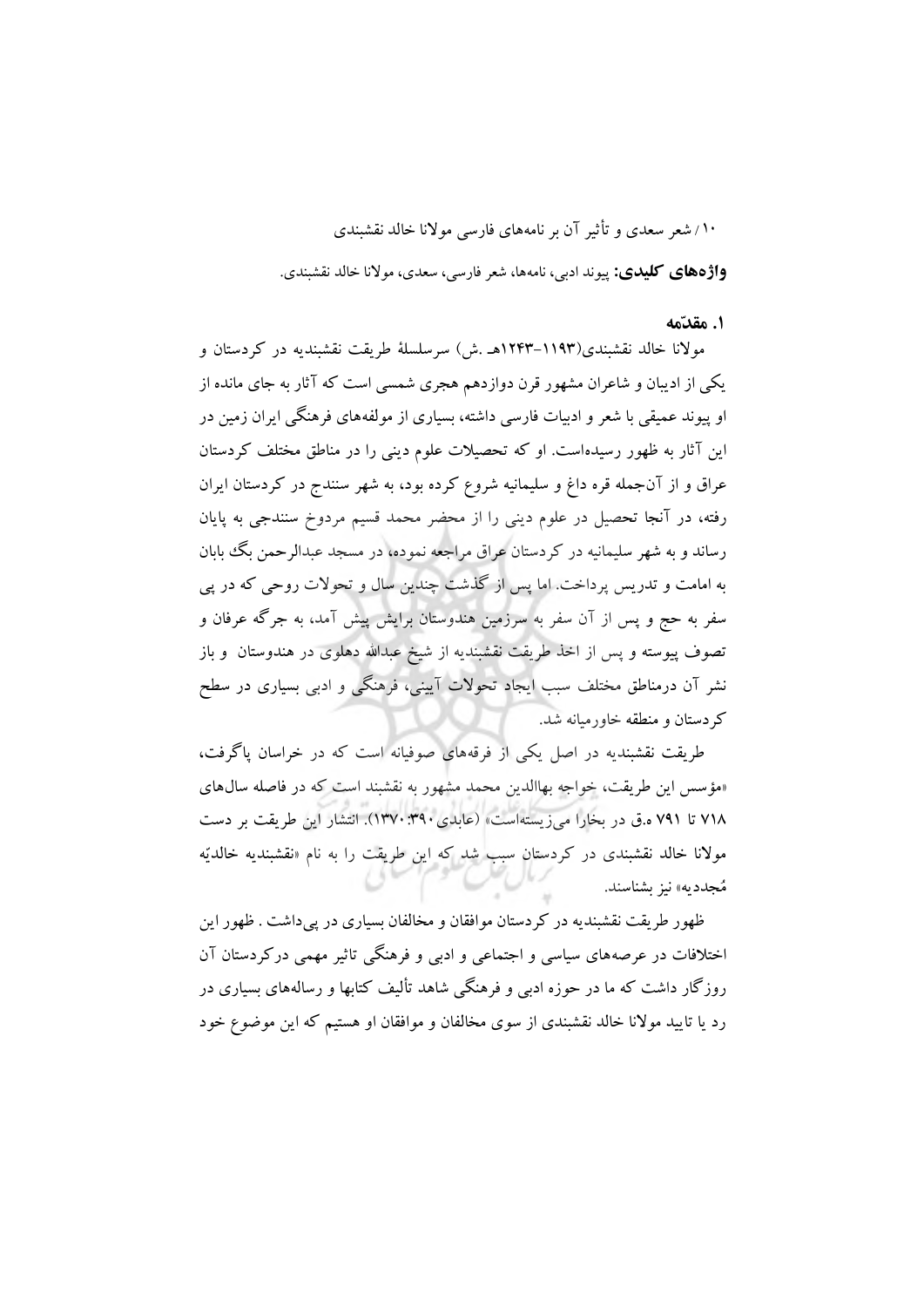عاملی برای یک حرکت علمی و فرهنگی در سطح منطقه و ظهور و آفرینش آثار منظوم و منثور متعددی شد.

رقابت و اختالفی که در میان طریقت نقشبندیه و طریقت قادریه در کردستان عراق، بهویژه شهر سلیمانیه درگرفت، سالها به طول انجامید و سرانجام موالنا خالد پس از چندین بار ترک سلیمانیه، عاقبت برای همیشه این شهر را به مقصد دمشق ترککرد وتا پایان عمر در آنجا باقی ماند؛ اما ارتباط خود را با جانشینان، خلفا و مریدانش از طریق ارسال نامهها و مکتوبات ادامهداد. او درتمام دوران حیات فرهنگی و دینی خود برای حفظ ارتباط با مریدان و شاگردان خود از نامه نگاری و انشای رسائل مختلف برای آموزش مریدان و جانشینانش بهره برد که «ملا عبدالکریم مدرس» آن نامهها را در کتاب «*یادی مهردان» ج*مع آوری کرده است)مدرس 2013(. این نامهها که تعداد 195نامه فارسی و 91 نامه عربی است حاوی اطالعات ارزشمند آیینی، تاریخی، فرهنگی و ادبی دربارهی کردستان، ایران و دیگر ممالک تحت سیطرة حکومت عثمانی است.

موالنا خالد در نگارش این نامهها سعی کردهاست با استفاده از بافت قدیمیترِ زبان و بهرهگیری و تضمین بسیاری از ابیات شاعران مشهور حوزة ادبیات فارسی، متنی ادبی تولیدکند تا هم در رقابتهای ادبیِ دو طریقتِ قادریه و نقشبندیه به نوعی از تفوّق ادبی دست یابد و هم با بهکار بردن انواع سجع وتضمین اشعار فارسی در این نامهها، بتواند با تولید متنی فاخر، مخاطبانش را به نوعی از التذاذ ادبی و اقناع درونی برساند.

بررسی و تحلیل الیههای ادبی و فکری این نامهها و شرح چگونگی ودالیل تاثیرپذیری موالنا خالد نقشبندی ازآثار سعدی شیرازی میتواند بسیاری از وجوه فکری، ادبی و فرهنگ ساز این نامهها را آشکارسازد. ما در این مقاله بر اساس رویکردی توصیفی- تحلیلی به تشریح دالیل و زمینههای تاثیرپذیری نامههای موالنا خالد از اشعار سعدی پرداختهایم . این مقاله همچنین پیوند و ارتباط این نامهها را با اشعار سعدی شیرازی بررسی کردهاست، زیرا اگرچه موالنا خالد این نامهها را به زبان فارسی نگاشته است اما چون به یک حوزه فرهنگی در خارج از مرزهای ایران تعلق دارد، میتوان این نامهها را در حوزه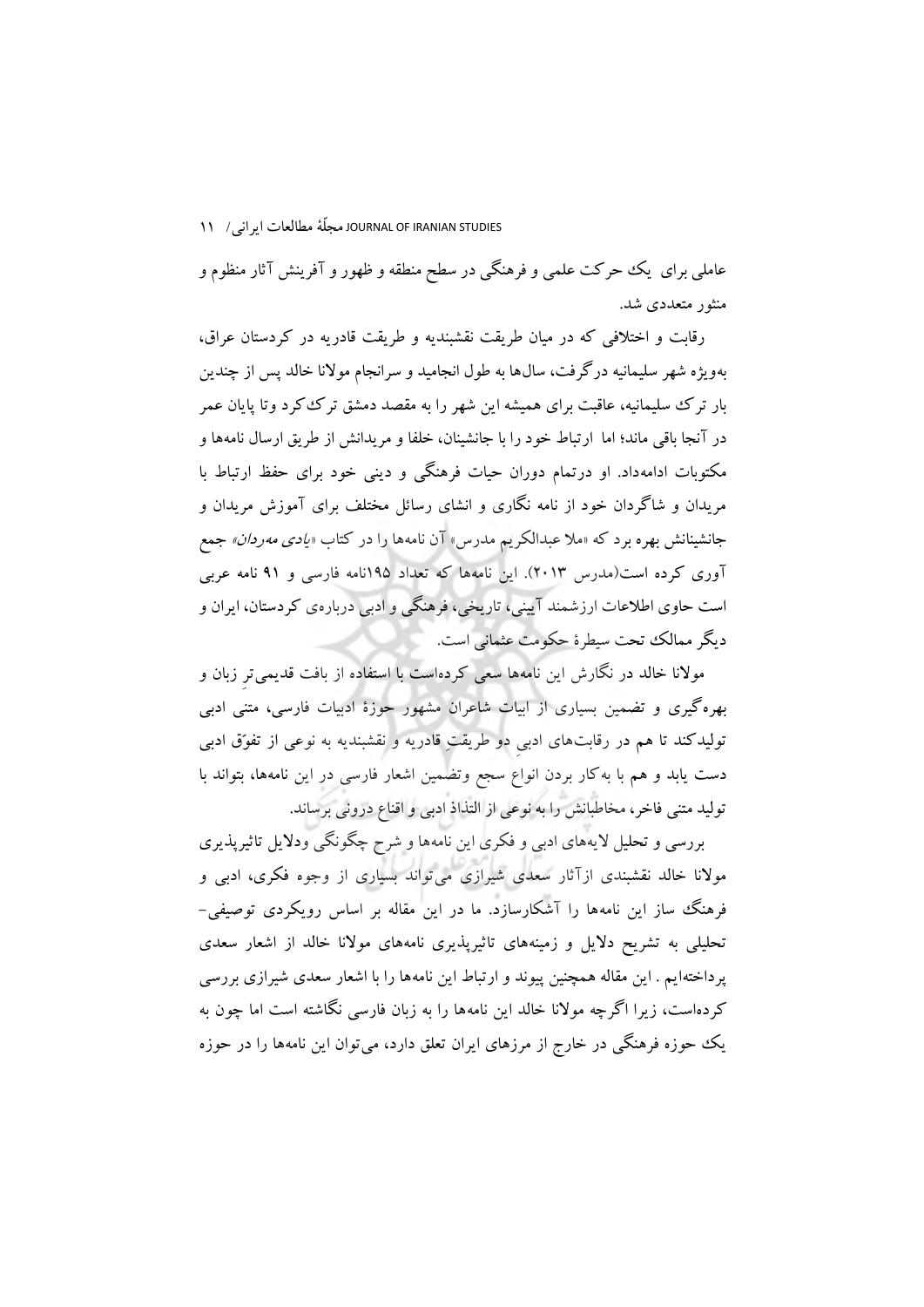ادبیات تطبیقی مورد مطالعه قرارداد. زیرا بر اساس تعریف شورل »ادبیات تطبیقی یعنی مطالعه و بررسی مقایسهای آثاری که برخاسته از زمینههای فرهنگی متفاوتند« )شورل25:1386(. به تعبیر دیگر نیز میتوان گفت »ادبیات تطبیقی هنر روشمندی است که به بحث درباره تشابهات، تاثیرات و قرابت آثار ادبی با هم یا با گونههای مختلف دانش انسانی– در زمان ومکانهای مختلف\_ میپردازد. »فایدهی این نوع پژوهشهای ادبی، وصف، فهم و درک هرچه بهتر آثار ادبی است» (نظری منظم2۲۸:۱۳۸۹).

**-1 .1 بیان مسئله**

بخش اعظمی ازآثار به جای مانده از شاعران و ادیبان کرد زبان، متون منظومی است که در اوزان هجایی یا اوزان عروضی به جای مانده و بیشتر آنها به دو زبان کردی و فارسی ارائه شده است؛ اما بخش دیگری از آثار این شاعران به نثر فارسی یا کردی است که عالوه بر اینکه بیانگر سلیقهها و عالیق فرهنگی نویسندگان و مخاطبان آنها در یک برهۀ خاص تاریخی است، دارای فواید تاریخی، جغرافیایی، اجتماعی و دینی بسیاری است. در کنار این مشخصات و امتیازاتی که از آن نام بردیم، بررسی الیههای زبانی، ادبی و فکری این متون نیز می تواند بیانگر جایگاه و ارزش ادبی این آثار و نشان دهنده ارتباطات بینامتنی این متون، با متون کالن پیش از خود است.

در این مقاله ازمیان متون به جای مانده از نویسندگان کرد زبان، نامههای منثور موالنا خالد نقشبندی ادیب و شاعر قرن دوازدهم هجری و سرسلسلۀ طریقت نقشبندیه بررسی شده است. موالنا خالد نقشبندی که تعداد 195نامه فارسی از او به جای مانده است درخالل نامهها و مکتوبات خود که برای راهنمایی و ارشاد مریدان و خلفای خود در مناطق مختلف کردستان ایران و عراق و دیگر مناطق عثمانی آن روزگار نوشته، اطالعات ارزشمندی از شرایط اجتماعی و تاریخی و فرهنگی آن روزگار را برای ما به جا گذاشتهاست. یکی از اختصاصات هنری و ادبی این نامهها پیوند بسیار عمیق آن با ادبیات و شعر فارسی است. این نامهها پیوند بسیار عمیقی با شعر »حافظ« و »سعدی شیرازی« دارد و ما دراین مقاله در پی آن هستیم به دالیل توجه موالنا خالد به شعر سعدی و تشریح دالیل تاریخی و ادبی و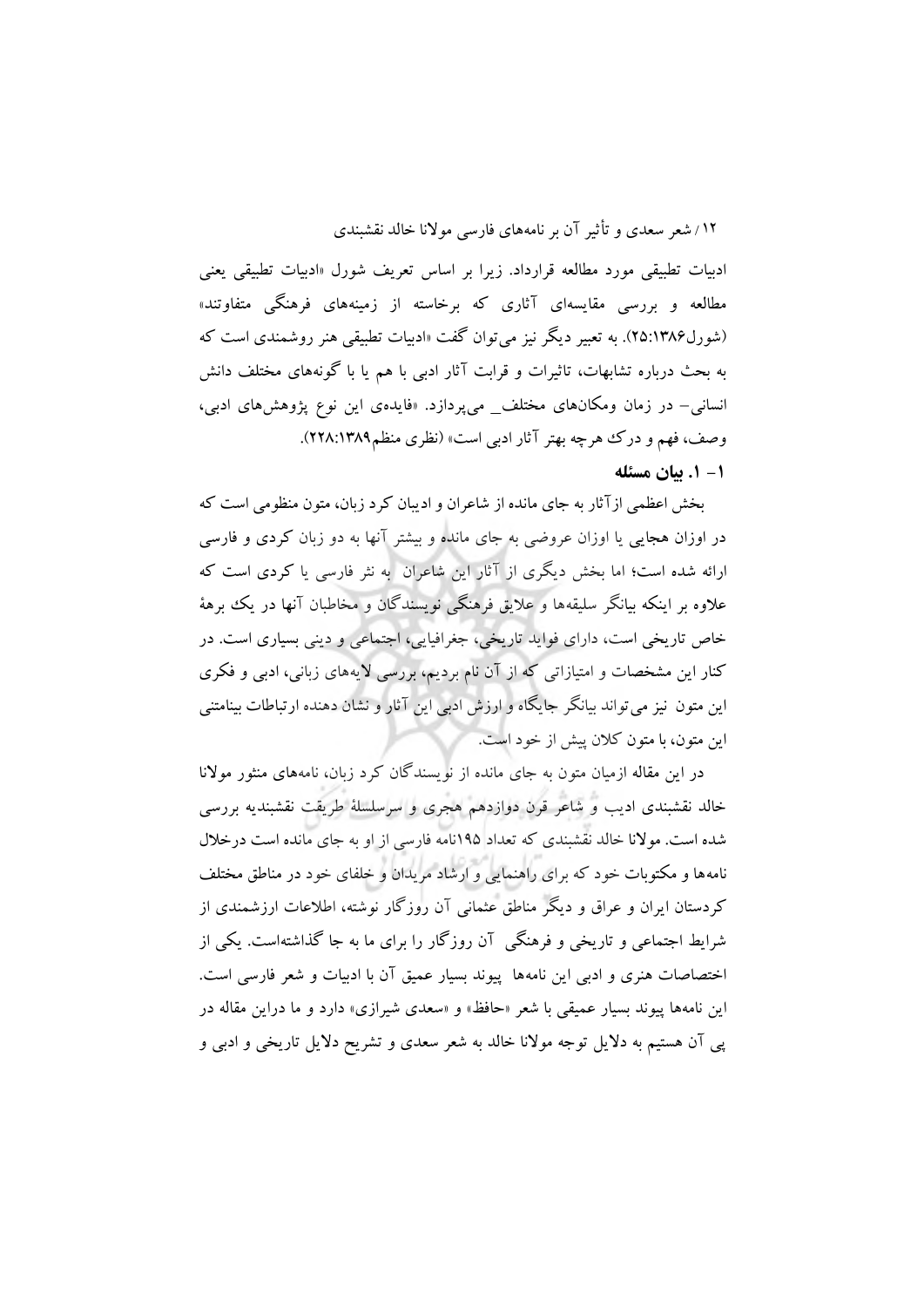اجتماعی آن بپردازیم. عالوه بر این بر اساس محتوا و درون مایه نامهها و مکتوبات موالنا خالد وجوه پیوند و شیوههای استفاده موالنا خالد از اشعار سعدی در این مقاله بیان خواهد شد .

این مقاله همچنین در پی آن است که به این سواالت پاسخ دهد که موالنا خالد نقشبندی به چه دالیلی از اشعار سعدی شیرازی استفاده کردهاست و چه زیر ساختهای فرهنگی وادبی در کردستان وجود داشته که نامههای موالنا خالد را با اشعار سعدی پیوند زده است؟ دیگر اینکه تاثیر پذیری نامههای موالنا خالد درحیطههای زبانی و فکری از اشعارسعدی چگونه روی داده است و آیا این عوامل توانستهاند سبب باال رفتن وجه ادبی و هنری نامهها و مکتوبات موالنا خالد شوند؟

**-1 .2 پیشینة پژوهش**

در مجامع دانشگاهی و غیر دانشگاهی پژوهشهای گوناگونی درمورد موالنا خالد و طریقت نقشبندیه انجام شدهاست که از این میان میتوان به آثاری همانند کتاب »تاریخ تص*وف کردستان*» اثر محمد رئوف توکلی (۱۳۷۸) و کتاب *«تاریخ جامع تصوف در* کر*دستان»* اثر کمال روحانی(۱۳۸۵) که بخشهایی از آن به طریقت نقشبندیه و مولانا خالد اختصاص دارد، اشارهکرد.

در کنار منابع فوق چندین کتاب نیز دربارة نقش ادبی طریقت نقشبندیه و تجزیه وتحلیل آثارشاعران وابسته به این طریقت انتشاریافتهاست که ازاین میان میتوان به کتاب دکترمهین دخت معتمدی(۱۳۶۸) با نام *«نقشی از مولانا خالد نقشبندی وپیروان او»* اشاره کرد که در آن، نامهها و اشعار موالنا خالد را بررسیکردهاست. کتاب دو جلدی »یادی مهردان« اثر عبدالکریم مدرس)2013( نیز در665 صفحه نامهها و اشعار موالنا خالد نقشبندی و دیگر مشایخ نقشبندیه را بررسیکردهاست. دربارة آثار ادبی ونامههای موالنا خالد نیز خانم فرزانه صوفی)1395( در پایاننامۀ دوره کارشناسیارشد خود با عنوان »ویژگیهای سبکی و معنایی نامههای فارسی موالنا خالد نقشبندی« به بررسی این نامهها از نظر سبکی و معنایی پرداختهاست.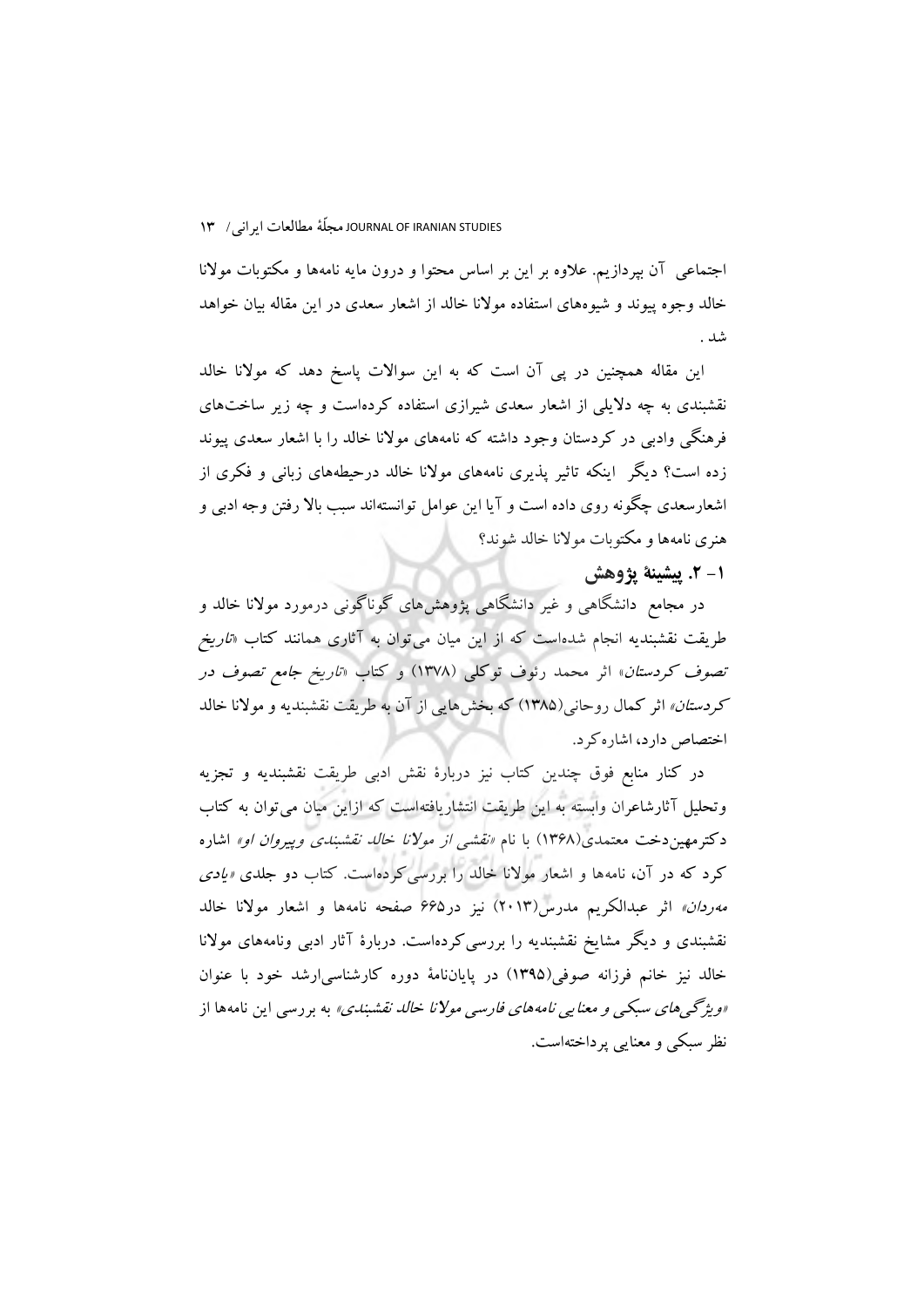در حوزة ادبیات کردی افزون بر ترجمههای مختلفی که از گلستان و بوستان سعدی به وسیلۀ ادیبان و مشاهیر کرد صورت گرفته، مقاالت محدودی در سطح علمی پژوهشی ارائه شدهاست که از این میان میتوان به مقالۀ »تاثیر پذیری محوی کرد از اشعار عربی و فارسی س*عدی»* از مصطفی جوانرودی وطارق یاراحمدی (۱۳۹۴) اشاره کرد که در همایش پژوهشهای زبان و ادبیات فارسی ارائه ودر نشریۀ پژوهشگاه علوم انسانی و مطالعات فرهنگی به چاپ رسیدهاست. عالوه بر این سمکو رحیم کریم، )1397( از دانشجویان اقلیم کردستان عراق پایاننامۀ دورة کارشناسی ارشد خود را با عنوان »تاثیر شعر سعدی بر شعر نال<sub>ی</sub>»، به تشریح چگونگی تاثیر شعر سعدی بر اشعار نال<sub>ی</sub> از شاعران مشهور کرد در رسالۀ خود پرداخته است؛ اما با وجود تحقیقاتی که در این زمینه انجام شده، تاکنون موضوعی در مورد »تاثیر اشعار سعدی بر نامههای فارسی موالنا خالد نقشبندی« درهیچ مقاله یا کتابی مورد بررسی قرار نگرفته و این اولین باراست که مقالهای با این موضوع ارائه میشود.

# **.2 بحث و بررسی**

# **-2 .1 حضور سعدی در ادبیات کردی**

حضورسعدی و اندیشۀ او همواره در میان نخبگان ملل مختلف موضوع مهمی بودهاست که می توان آن را در مقالات جداگانهای بررسی کرد. اما به اختصار می توان چنین گفت که پس از نخستین ترجمههای آثار سعدی به زبانهای غربی، این آثار و نبوغ ادبی و فکری آن از سوی اندیشمندان و ادیبان مغرب زمین مورد توجه قرار گرفت.ادبیات ملتهای مختلف جهان از طریق ترجمههای مختلفی که از آثار سعدی به ظهور رسیده است هر کدام به نوعی ادبیات سرزمین خود را از جادوی کالم او بهرهمند ساختهاند.)1(

در حوزة زبان و ادبیات کردی نیز آثار سعدی بیش از هر شاعر دیگر مورد توجه بودهاست، زیرا همواره گلستان و بوستان سعدی در حجرههای کردستان یکی از مواد درسی بوده و طالب علوم دینی برای آموختن زبان فارسی از همان سنین کم این کتابها را به درس میخواندهاند، پیوستگی زبان و ادبیات کردی با آثار سعدی تنها به مطالعه و خواندن این آثار محدودنبوده، بلکه ترجمههایی از آن به زبان کردی انتشار یافتهاست. از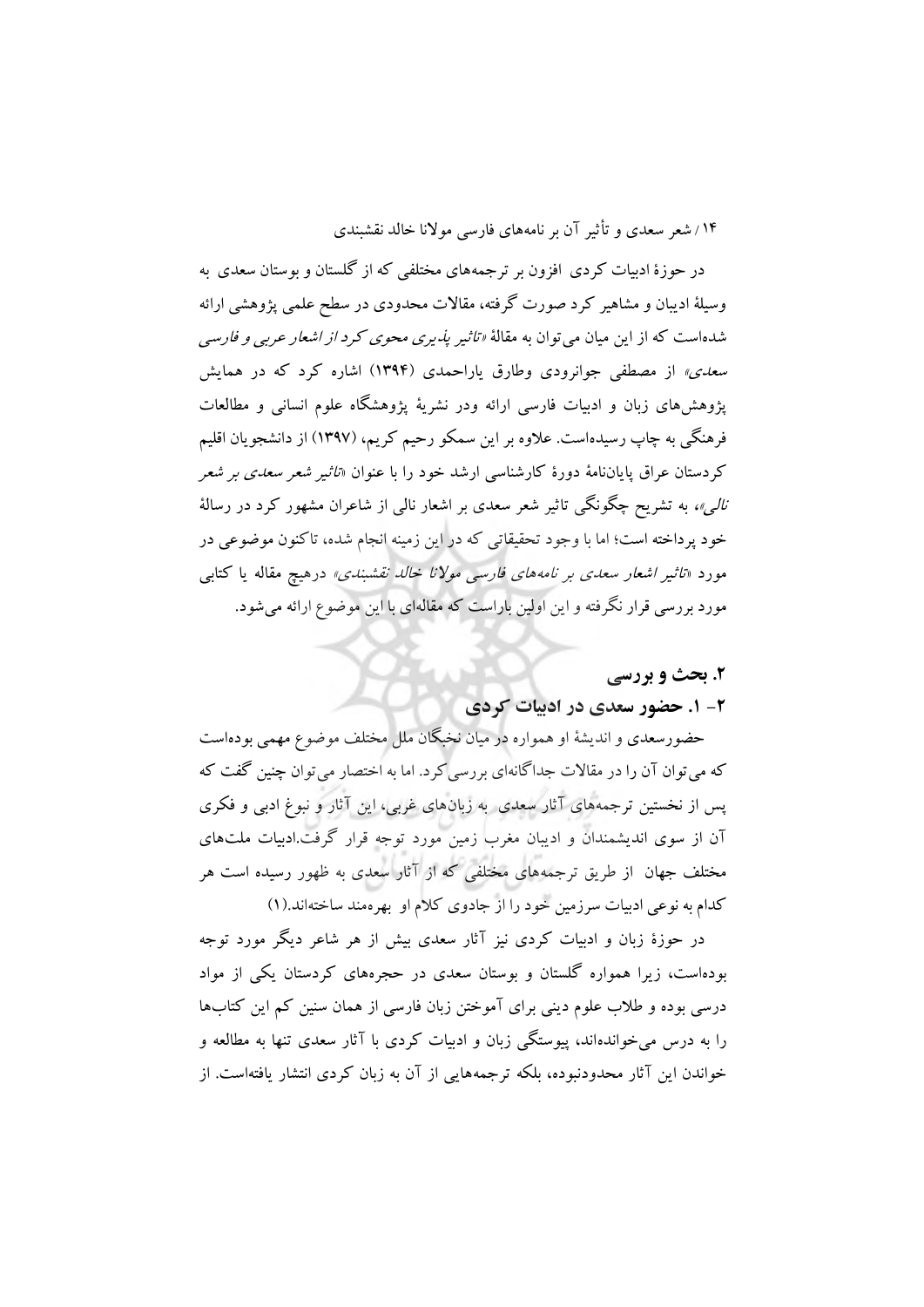جمله این آثار، ترجمههای متعدد *«گلستان*» به کردی است که از میان این ترجمهها می توان به «گل*ستان کردی»* محمد فدا (۱۹۵۷)، «مصطفی ملا رسول«(۱۹۶۹) گلستان کردی «ذکی احمد هناری« )1968(اشاره کرد. انتشار مکرر ترجمۀ آثار سعدی درکردستان را باید درعالقه جامعۀ کردی به کالم اوجستجوکرد، زیرا دانشآموختگان حجرههای علوم دینی کردستان از همان کودکی برای فراگیری زبان فارسی، آثارسعدی را خوانده که همین امر سبب ایجاد پیوند عاطفی اینان با شعر و اندیشه سعدی بوده است. عالوه بر این کالم سعدی از آنچنان جامعیتی برخوردار است که به قول ادوارد براون »در آثار سعدی مطالب بسیاری مطابق ذوق هر عالی و دانی و عارف و عامی وجود دارد« )براون251:1361( که این جامعیت کالم را نیز باید از دیگر دالیل توجه مردم کرد و دیگر مناطق جهان به شعر سعدی دانست. عالوه بر این، روحیۀ تساهل و پرهیز سعدی از جزمیت و تعصب در القای مفاهیم و همچنین بیان موجز و ساده و طنزآمیز)بهویژه در گلستان( سبب شده است که کالم او در جامعۀ چند الیۀ کردی که دارای مذاهب و فرق مختلفی است، بسیار سازگار و پذیرفتنیتر از سایر متون فارسی به نظر برسد. این دالیل در کنار ارزشهای هنری و بالغی و فکری سعدی، سبب شده است که با وجود فراوانی ترجمههای آثار او، باز هم ادیبان دیگری همانند »علی باپیر آغا« )1969(، »مصطفی صفوت« )1384(و »علی نانوا زاده« )2006( به ترجمه کردی آثار سعدی روی بیاورند.

ترجمۀ کردی بوستان سعدی نیز تحت عنوان «*میرگولانی ژین*» از سوی ملا عمر صالحی صاحب )1393( به نظم کردی درآمده، از سوی انتشارات دانشگاه کردستان در شهر سنندج انتشاریافتهاست. عالوه بر این »محمد امین امینیان« نیز شرح بوستان سعدی را به زبان کردی نوشته و انتشارات کردستان آن را در1300 صفحه منتشر کرده است. »حسین شیخانی« )1391( نیز بوستان را به نظم کردی برگردانده است.

عالوه بر ترجمۀ گلستان و بوستان، غزلیات سعدی نیز مورد توجه مترجمان کُرد بوده است که میتوان ترجمۀ »آزاد سیدابراهیمی« )1394( از غزلیات سعدی را با عنوان »گلچین غز*لیات سعدی به کردی»* را نام برد. این تعداد از ترجمه تنها مربوط به ترجمههایی است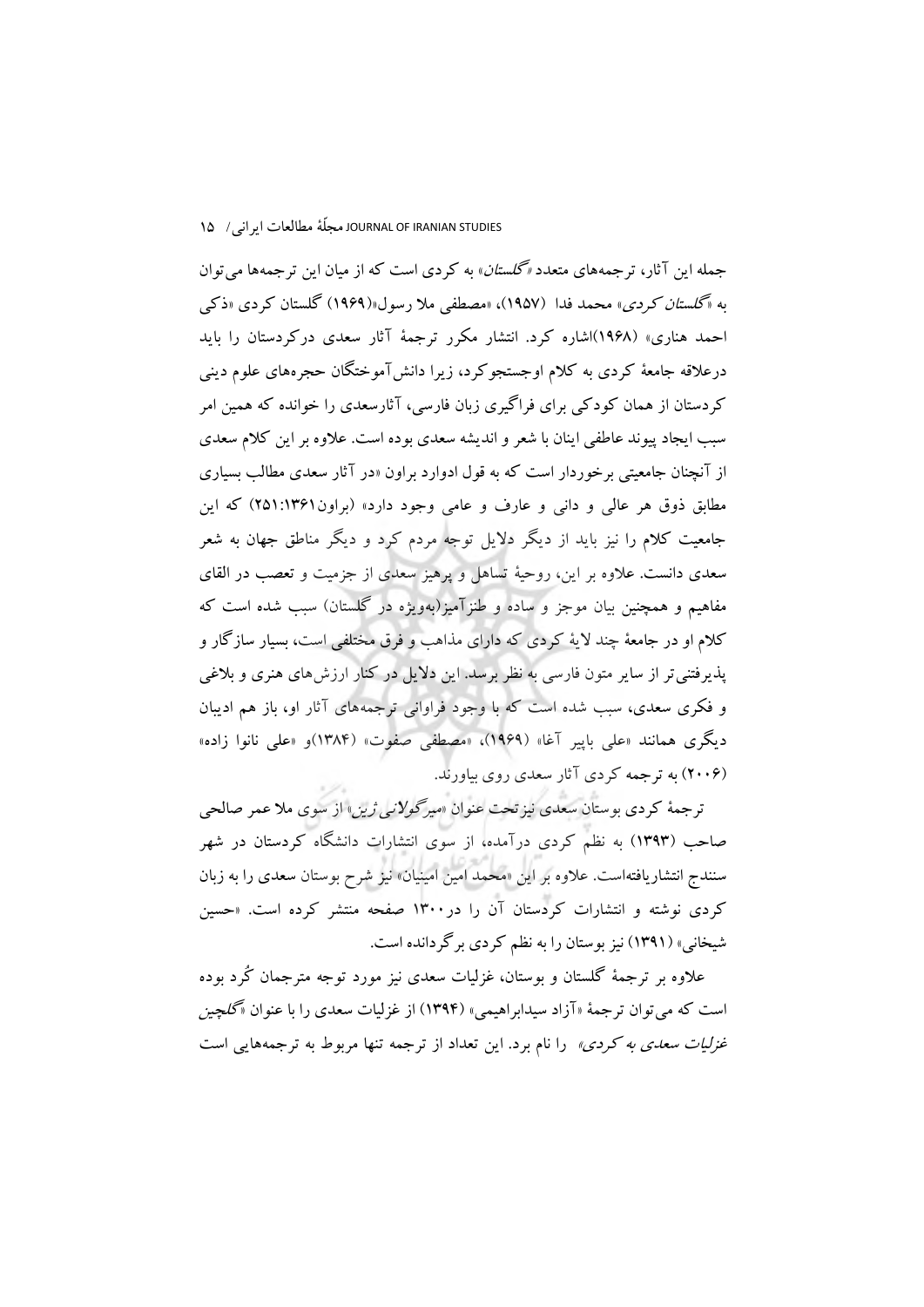که در شاخه سورانی زبان کردی ترجمه شده است و بی گمان ترجمههای بسیار دیگری نیز از آثار سعدی به دیگر گویشهای کردی همانند هورامی، کلهری و کرمانجی وجود دارد که ما بدانها دسترسی نداشتهایم.

**.2-2 استفاده موالنا خالد از اشعار سعدی برای اقناع مخاطب**

از مهمترین زمینههای استفاده موالنا خالد از اشعار سعدی میتوان به پیوستگی مراکز آموزشی و فرهنگی و حجره های کردستان از روزگاران قدیم با زبان و ادبیات فارسی، و بهطور ویژهای با آثار سعدی شیرازی اشارهکرد؛ زیرا آموزش زبان و ادبیات فارسی در حجرههای کردستان در داخل و خارج از ایران بسیار متداول بوده و همواره کتاب »گلستان س*عدی»* یکی از منابع معتبر آموزش زبان و ادبیات فارسی در این حجرهها بوده است. از آنجا که موالنا خالد نیز در همین حوزههای علوم دینی فارغ التحصیل شده، بیگمان وابستگی و تعلق روحی باالیی با آثار سعدی شیرازی داشته است که این آشنایی در مجموع بخشی از منظومۀ فکری و فرهنگی موالنا خالد را تشکیل داده، بعدها در نامه های او به عنوان سرمشقی از فصاحت و بالغت مورد توجه بودهاست.

برای بررسی دیگر دالیل وابستگی نامههای موالنا خالد به اشعار سعدی باید به جریانهای ادبی آن روزگار نیز پرداخت. همانطور که می دانیم دوران قاجاریه در تاریخ ادبیات فارسی به عنوان »دورة بازگشت ادبی« به حساب میآید یعنی شاعران و ادیبان این دوره الگوهای شعری وادبی خود را از شاعران سلف خود همانند سعدی و حافظ و موالنا میگرفتند. شفیعی کدکنی دربارة ویژگیهای ادبی این دوران چنین گفتهاست: »در شعر این دوره پایۀ لذت بردن از شعر، بر نوعی دیگر از شگفتی نهاده شده بود و آن شگفتی ناشی از تقلید بود. شاعران این دوران در عرصۀ مضمون و نوع احساس و عواطف از همان عشقی سخن می گفتند که سعدی و حافظ القا کرده بودند» (شفیعی کدکنی1۳۸۲:۶۰). بر همین اساس در حوزة ادبیات کردی نیز بسیاری از شاعران کردی که آفرینشهای ادبی خود را به زبان فارسی ارائه میکردند از این قاعده مستثنا نبودند و اینان نیز همانند دیگر شاعران فارسی سرای این دوران سرمشق و الگوی شعری خود را در دواوین و منشات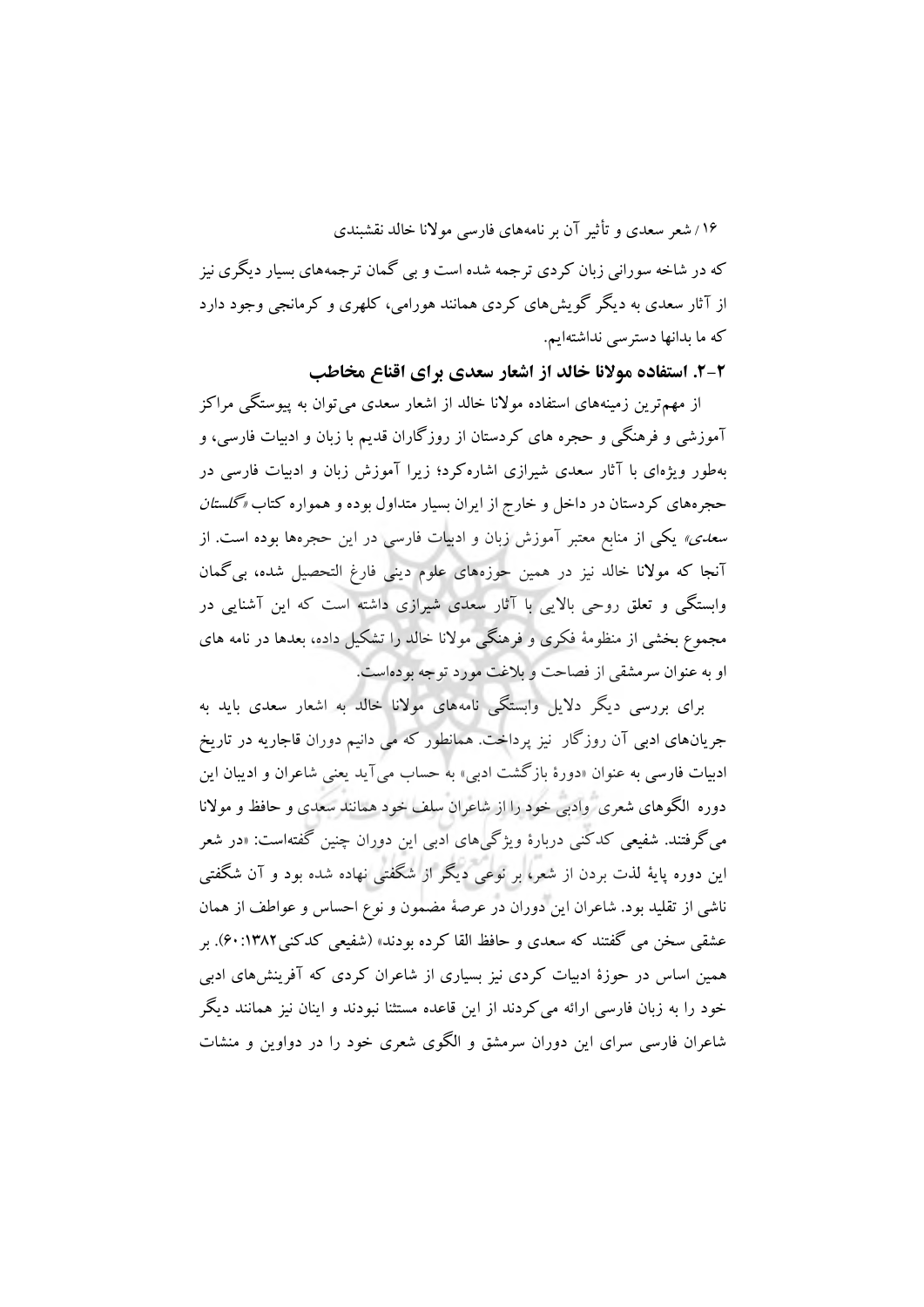شاعران پیشین میجستند؛ لذا باید بخشی از پیوند ادبی و هنری موالنا خالد نقشبندی را عالوه بر وجوه ادبی و بالغی هنرسعدی، تحت تاثیر جریان ادبی غالب که ازآن به عنوان »دورة بازگشت ادبی« یاد میشود جستجو کرد.

همچنین بخشی از وابستگی نامههای موالنا خالد نقشبندی به کالم و شعر سعدی به قدرت کالم سعدی در اقناع مخاطبین برمیگردد. همانطور که میدانید نامههای منثور موالنا خالد در کنار برخورداری از جنبههای عاطفی و غنایی و بیان احساسات، یک مجموعۀ تعلیمی- غنایی است که نویسنده در این نامهها، در پی اقناع مخاطب و زمینهسازی برای پذیرش درونی آموزههایش از سوی مخاطبان است. »اقناع، فرآیندی است که با توسل به تعقّل و احساس در قالب مهارتهای کالمی و غیر کالمی و رسانهای، افراد را غالباً جهت تغییر رفتار و وادار کردن آنها به عملِ معینی تحت تاثیر قرار میدهد« )مجد و شعبانی180:1389(. اگر چه در گذشته انواع استقرا و تمثیل را به عنوان ابزارهای اقناع معرفی کردهاند، اما در حوزة ادبیات، موضوع دیگری تحت عنوان »اقناع بالغی« را نیز میتوان به این موارد اضافه نمود. در اقناع بالغی نویسندگان با بهرهگیری از پیشینۀ مکتوب و باورهای فرهنگی موجود در جامعه سعی دارند که مخاطبان خود را به گونهای از اقناع درونی برسانند. درفرهنگ ایرانی بخشی از این باورهای فرهنگی و پیشینۀ مکتوب برآمده از قرآن و تعالیم اسالمی است و بخش دیگری از آن، مربوط به خالقیتهای هنری و ادبی شاعران است که به علت زیباییهای هنری و سازگاری با معارف اسالمی و نزدیک بودن به سرشت انسانی همواره تاثیر عمیقی در اقناع مخاطبان داشتهاست که از این میان میتوان به اشعار شاعرانی همانند؛ سعدی، حافظ، موالنا و نظامی و بسیاری دیگر اشاره کرد. با توجه به موقعیت عالی این متون در حوزة فرهنگی ایران زمین وهمچنین پیوستگی مراکز آموزشی وفرهنگی کردستان از روزگاران قدیم با زبان و ادبیات فارسی، موالنا خالد نیز در تالش بوده است تا در نامههای خود با بهرهگیری از آثار این شاعران قدرت اقناع کالم خود را در میان مخاطبان و مریدان خود باال ببرد. به عنوان نمونه ایشان در ارشاد و هدایت مریدان خود و التزام آنها به اتباعِ شریعت و رعایت سنن حضرت رسول در نامه ش ،139 خطاب به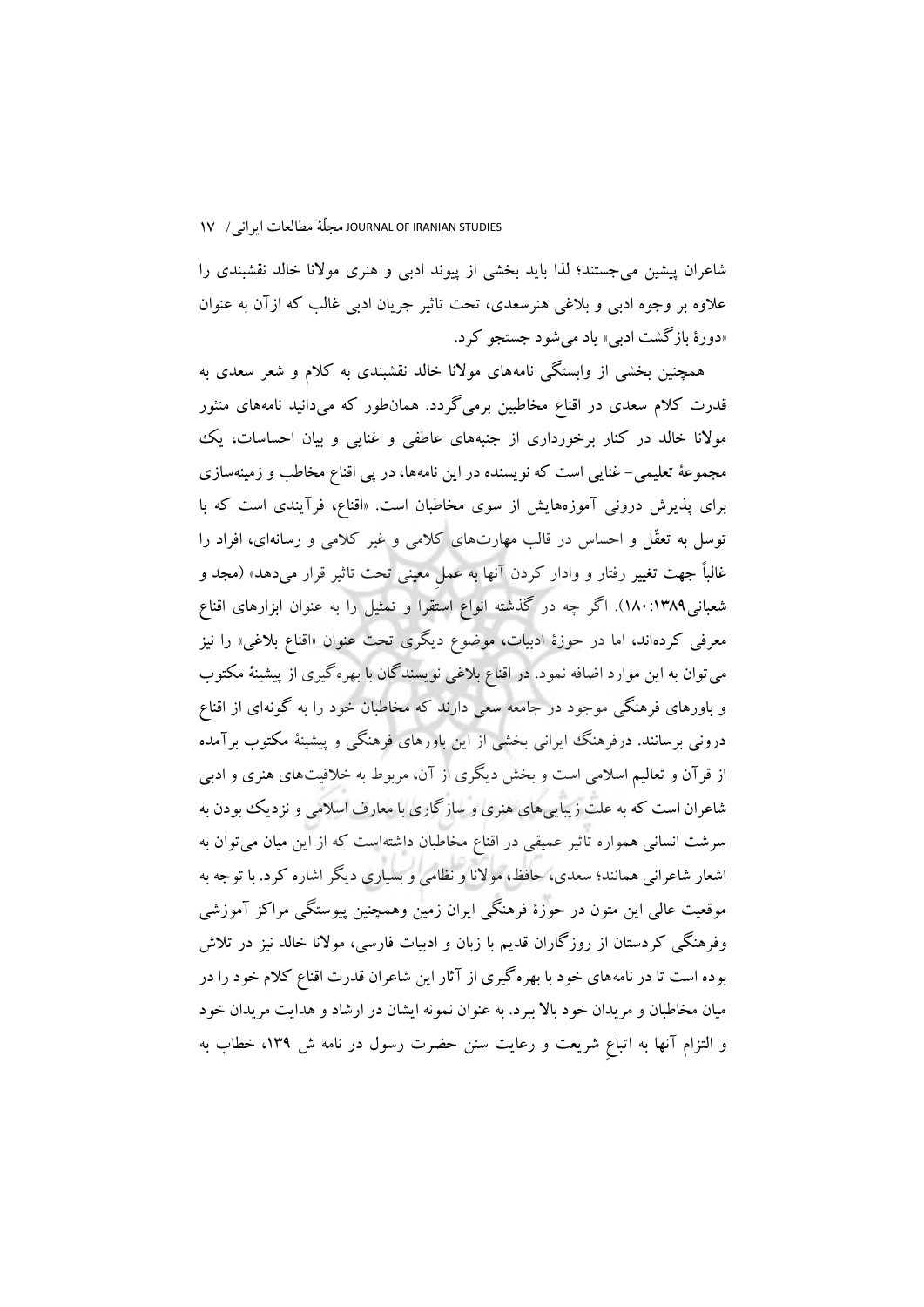«حاج احمد افندی» و در توصیه به تداوم راه طریقت چنین گفتهاست: « منظور این مهجور، حاج احمد افندی مورد امدادِ پیران نقشبندی باشند... امانتِ شما و تمسک به عروةالوثقای شریعت و ترک التفات به جیفۀ دنیا و دوامِ مراقبۀ جناب مولی تبارک و تعالی و دوامِ اشتغال به طریقۀ علیّه و به علوم دینیه و احیای سُنن سَنیّه و تَبری از بِدَع رَدیّه و تَجنُّب از اطوار متصوفه اباحیه....سعدی شیرازی علیه الرحمه گفته است: که سعدی مپندار راه صفا / توان رفت جز در پی مصطفی» (مدرس ۲۰۱۱:۲۶۷).

همانطور که مالحظه میشود موالنا خالد از میان انبوه اخبار و احادیث موجود برای اثبات مطلب خود، و اقناع خوانندگان و مخاطبان، تنها به بیتی از سعدی استناد کرده است واین موضوع اهمیت کالم سعدی را نزد موالنا خالد به خوبی نشان می دهد.

**-2 .3 جايگاه اشعار سعدی در نامههای فارسی موالنا خالد**

به طور قطع موالنا خالد نقشبندی در پی آن بوده است که در قالب تولید متنی ادبی و فاخر بتواند اندیشههای خود را به مخاطب عرضه کند. او در پی آن بوده است که در ارائهی مطالب خود، خوانندگان و مخاطبان را به نوعی از اقناع درونی برساند و برای این منظور از انواع روشهای اقناع مخاطب همانند؛ استفاده از انواع تمثیل و استداللهای منطقی استفاده کردهاست. در کنار این موارد »استفاده از پیشینه مکتوب و باورهای فرهنگی« که از طریق شعر و ادبیات فارسی به نسلهای بعد رسیده، بسیار مورد توجه ایشان بودهاست. او در نامههای خود به نحو بسیار چشمگیری از اشعار و ابیات فارسی که بخش عظیمی از پیشینۀ فرهنگی ایران زمین را دربرمیگیرد، بهره بردهاست.

پس از بررسی ابیات موجود در نامههای موالنا خالد و جستجوی صاحبان این اشعار، توانستیم سرایندگان تعداد 119 بیت را مشخص کنیم که در این میان بعد از اشعار حافظ 30%/25 ،موالنا خالد%20/16 که بیشترین اشعار ارائه شده در این نامهها بود، بیشترین توجه موالنا خالد به اشعار سعدی شیرازی است. همانطور که در جدول زیر آمده است، اشعار سعدی با %13/44 بعد از اشعار حافظ و خود موالنا خالد بیشترین ابیات به کاررفته در این نامهها هستند که این موضوع جایگاه ویژة شعر و اندیشۀ سعدی را در نامهها و رسایل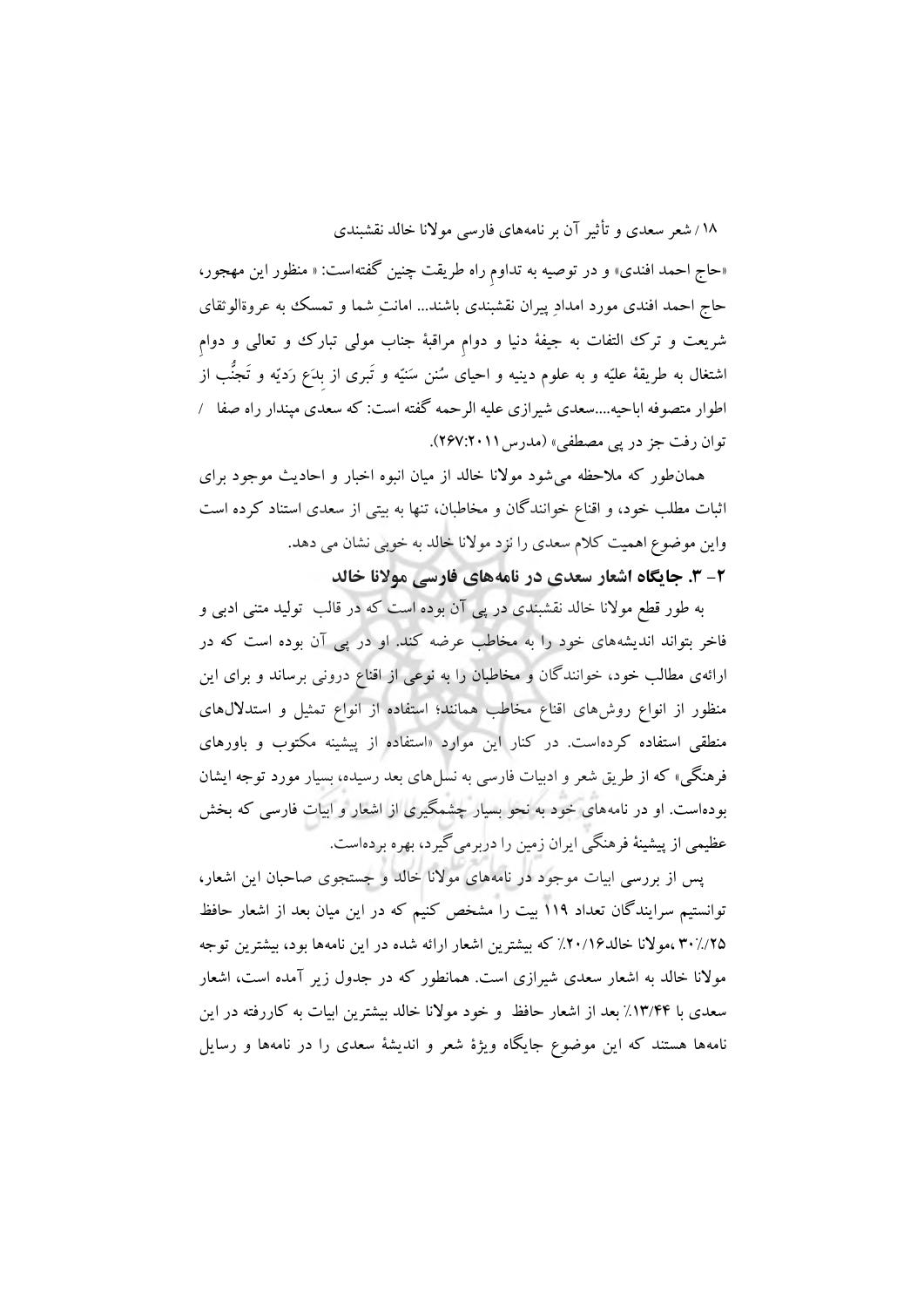موالنا خالد نشان میدهد. عالوه بر این بهرهگیری از ظرفیتهای معنایی و ادبی اشعار شاعرانی همانند موالنا %7/56 ، نظامی گنجوی ،%6/72 عبدالرحمان جامی%5/88 ، شبستری 4%/20 و... که به تفکیک در جدول زیر ارائه شدهاست، نشانۀ اهتمام موالنا خالد به شعر و ادبیات فارسی و همچنین جایگاه ویژة اشعار و اندیشههای سعدی شیرازی در این نامهها است.



**-2 .4 مضامین پر کاربرد آثار سعدی در نامههای موالنا خالد**

همانطور که در منابع مختلف آمده است آثار تعلیمی سعدی به علت هنر واال و کالم طنزگونه و دوری از تعصب و جزمیت، همواره از اقبال و توجه خوانندگان برخوردار بوده است. هانری ماسه، مستشرق فرانسوی در این باره چنین گفته است: »اگر مثنوی سنایی غزنوی »حدیقةالحقیقه« را کنار بگذاریم، در حقیقت سعدی نخستین کسی است که اخالق را به صورتی شاعرانه تعلیم داده است. هنر سعدی در مشرق زمین، اخالقی را نشان میدهد که مبنی بر هدفی خاص و به طور قطعی نیست بلکه تعلیماتی دلپذیر و طرب انگیز است )ماسه1369؛341(. این سطح از انعطاف و مدارا در بیان مسائل اخالقی و پرهیز از بیانی عبوس و همراه کردن مطالب تعلیمی همراه با چاشنی طنز و هنر سبب شده است که موالنا خالد نقشبندی آثار او را به عنوان یکی از الگوهای مهم در نگارش نامههایش، مورد نظرداشته باشد و در بسیاری از مواقع از ابیات او برای اقناع خواننده بهرهبرد. ایشان در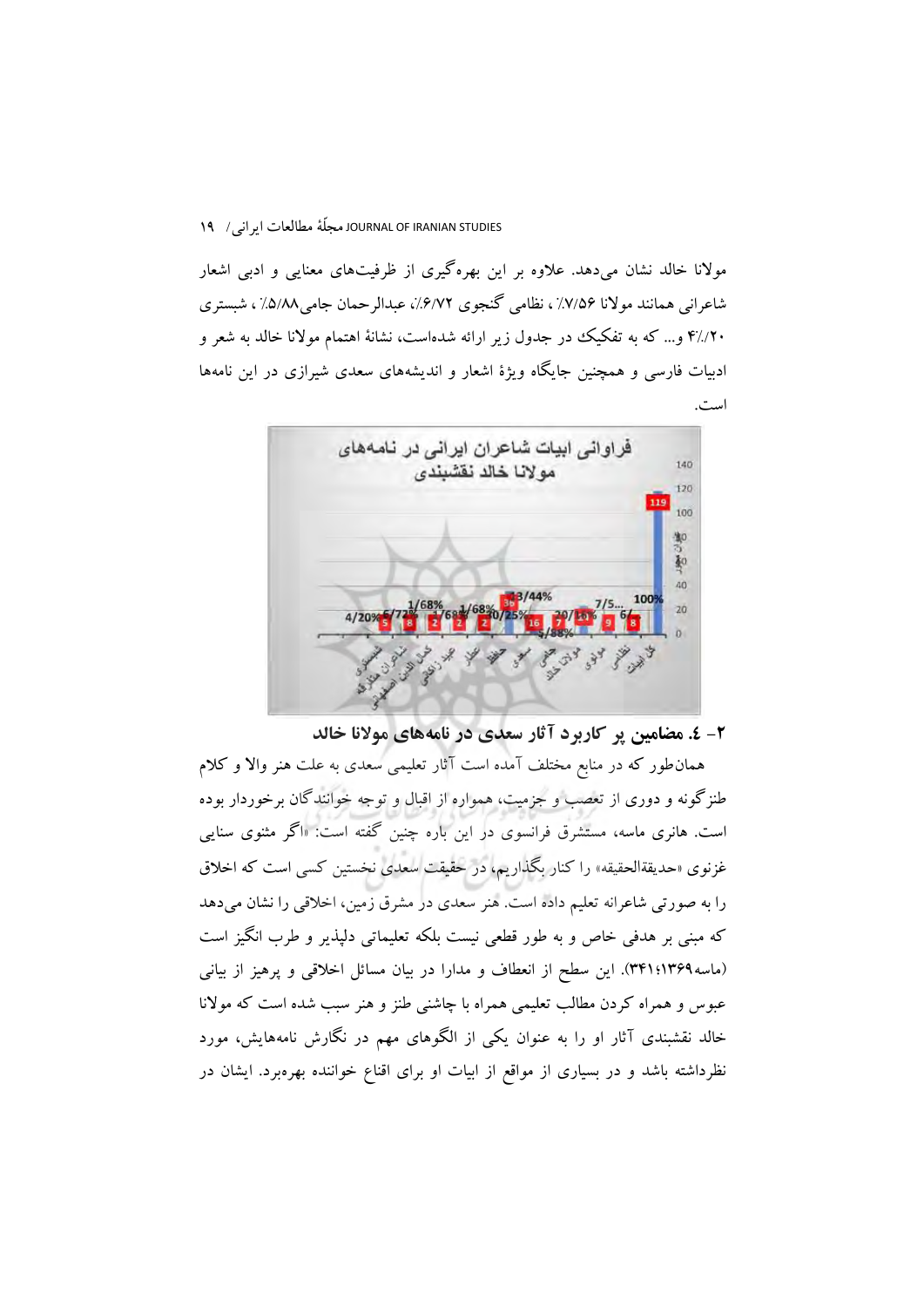مسائل مهمی همانند «پند و اندز مریدان و شاگردان»، «هشدار وانذار مریدان»، و همچنین «بیان محبت و دوستی» و «بیان مسائل آیینی وطریقتی» کلام خود را به شعر و هنر سعدی پیوند زدهاست و به این ترتیب هم وجه هنری وادبی کالم خود را باال برده و هم اینکه قدرت اقناع نامههایش را به علت این ارتباطات بینامتنی به حدّ مقبولی رسانده است.

**-2 -4 .1 استفاده از اشعار سعدی در مضمون پند و اندرز** 

مجموعه آثار منظوم و منثور سعدی یک مجموعۀ اخالقی است. سعدی اخالق و پند و اندرز را به گونهای غیر صریح و در البهالی حکایات مختلف منظوم ومنثور در بوستان و گلستان به هنریترین وجهی به کار بردهاست. »در اندیشۀ سعدی، عشق هم که جانمایۀ اشعار اوست، اگر وسیلهای برای تربیت و اخالق تلقی نشود، متضمّن کمال نخواهد بود« )ذوالفقاری و پنبهزاری90:1390،(. در حقیقیت »سعدی شیرازی به زبان شاعرانۀ خود حکمتی عملی را برای ما به یادگار گذاشته است که در تکوین آن، اخالق هم به اندازه تعقل دخیل است« )زرین کوب، 115:1379( به همین دلیل است که بسیاری از متون تعلیمی همواره آثار سعدی را به عنوان الگو و سرمشق واالی خود در نظر داشتهاند. موالنا خالد نیز در نامههای خود هرگاه که خواسته موضوعی تعلیمی و حکمی را به شیوهای هنری که در بردارندة نوعی از اقناع بالغی باشد، به مخاطب ارائه دهد از اشعار سعدی شیرازی استفاده کردهاست.

او در نامۀ شماره 141 )مدرس268:2013( در مطلع یکی از نامههای خود که آن را به یکی از منسوبان خود نوشتهاست، نامهاش را با بیتی از اشعار سعدی آغاز میکند. »من آنچه شرط بالغت است با تو میگویم / تو خواه از سخنم پند گیر و خواه مالل. التفاتی که این مسکین را با شما هست همه سبب به تعلقی است که به شما داشته و داریم...« که عبارت آغازین این نامه از ابیات مشهور سعدی است که امروزه به عنوان مثل سائره نیز بر سر زبانها است(سعدی، ۱۳۸۲: ۷۶۰).

**.2-4-2 استفاده از اشعار سعدی در مضمون هشدار و انذار**

همانطور که بیان شد محوریترین مشخصه آثار سعدی در گلستان و بوستان، موضوع تعلیمی بودن اشعار و آثار اوست. »سعدی بر اساس شرایط خاص اجتماعی و سیاسی دوران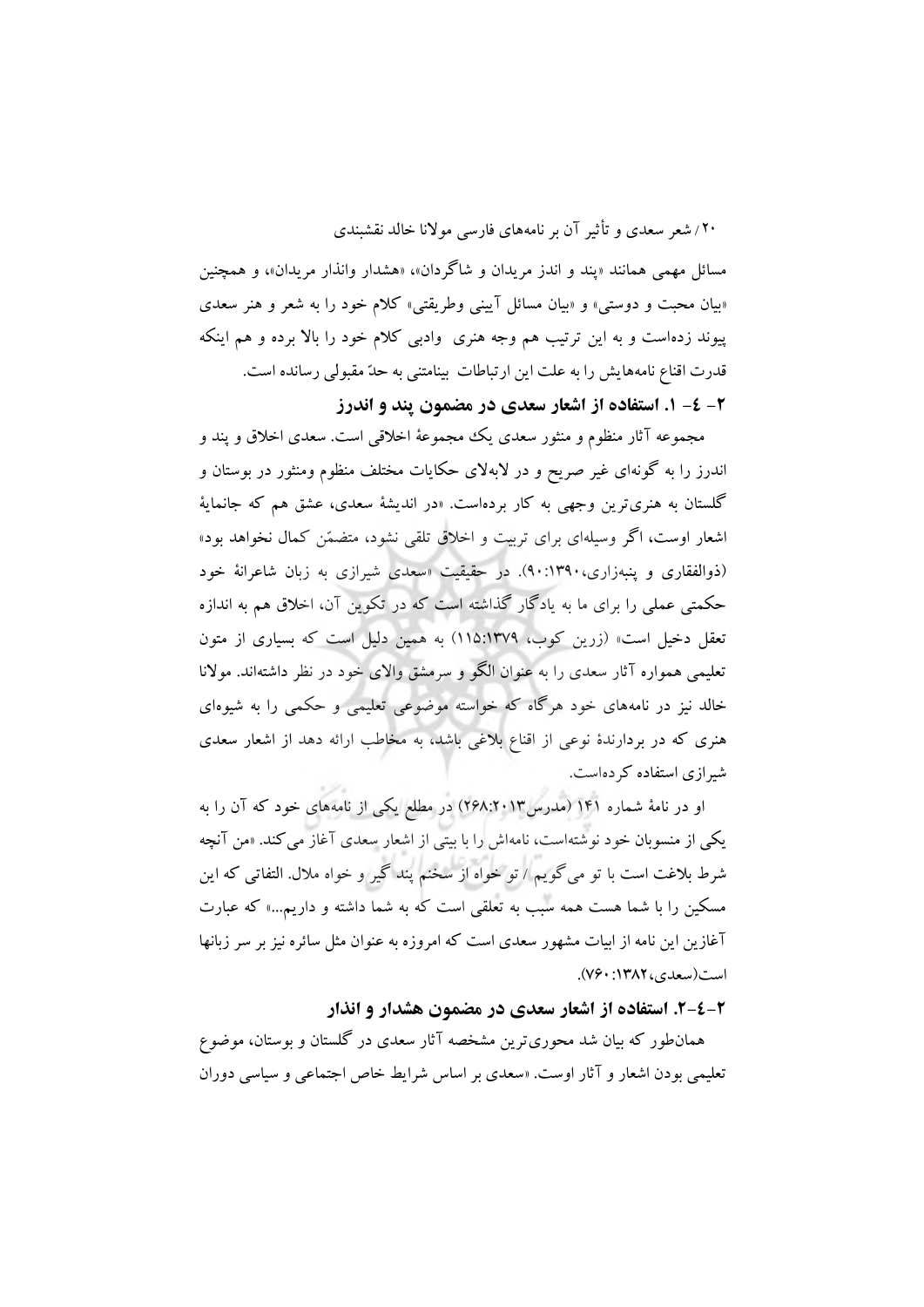خود، افکار و اندیشههای خود را به گونهای صریح و به دور از ابهام و پوشیدگی به مخاطب ارائه کرده است تا بتواند ژانر تعلیمی- تحذیری را مقبولیت بخشد» (نوروز، فرهود187:1395(. این شاعر نامدار ایرانی در آثار تعلیمی خود به پشتوانۀ دین و مقبولیت فرهنگی به شیوهای صریح به بیان اندیشههای تعلیمی خود که در بسیاری از مواقع به گونهای تحذیری بیان شده، پرداختهاست. »سعدی در گلستان بیش از 1700مورد هشدار و انذار صریح دارد که تقریباً تمام آنها از طریق تمثیلهای تاریخی و عبرت آموز بیان شده اند )آذر95:1375(. پیوند روحی وعاطفی موالنا خالد با آثار سعدی و همچنین موقعیت اجتماعی او در روزگار خود که به عنوان یک عالم دینی و همچنین مروّج طریقت نقشبندیه در کردستان کالم او را از نفوذ باالیی برخوردار کردهبود، سبب شد که او نیز همانند سعدی، نامههای تعلیمی خود را که شامل انذار و توبیخ نیز بود به گونهای صریح به مخاطبان خود ارائه کند. به عنوان نمونه او در نامۀ شماره ۱۳۴ (مدرس ۲۰۱۱:۲۶۳) خطاب به اسماعیل آقا که از رجال صاحب مکنت و ذی نفوذ روزگار خود بود در خصوص استاد نجفعلی نامی که خانهاش به زور غصب شده بود در نامهای بسیار کوتاه و موجز که تنها هفت سطر است او را به رعایت نمودن انصاف دعوت کرده و در پایانِ نامه او را چنین به این بیت سعدی هشدار دهد. » استاد نجفعلی مرد زار و بیمار است... و بسیار برای خانۀ مغضوبهاش به حقیر ارتجا و التجا نمود، دلم به بیچارگی او سوخت، اگر در این خصوص خود را تصدیع دهند، دیوان کردن برای او ثواب جمیل و احسان جزیل است. وقت ضرورت چو نماند گریز / دست بگیرد سر شمشیر تیز. والسالم«که بیت اخیر از گلستان سعدی است )سعدی33:1382(. در این نامۀکوتاه، موالنا خالد بر اساس همان الگوهای سعدی در بیان تحذیر و هشدار مخاطب را که از رجال متنفذ دوران خود نیز بوده است به یک بیت سعدی هشدار میدهد و بالفاصله و بی هیچ توضیح اضافی نامه را به پایان میرساند. موالنا خالد در این نامه حرف پایانی و اصل مطلب را از طریق همان تک بیت سعدی ارائه کرده و یقینا از تاثیر روانی این بیت بر خواننده مطلع بوده است. ارائۀ این شواهد از اشعار سعدی عالوه بر اینکه نشانۀ جادوی کالم و تاثیر سخنان سعدی است خود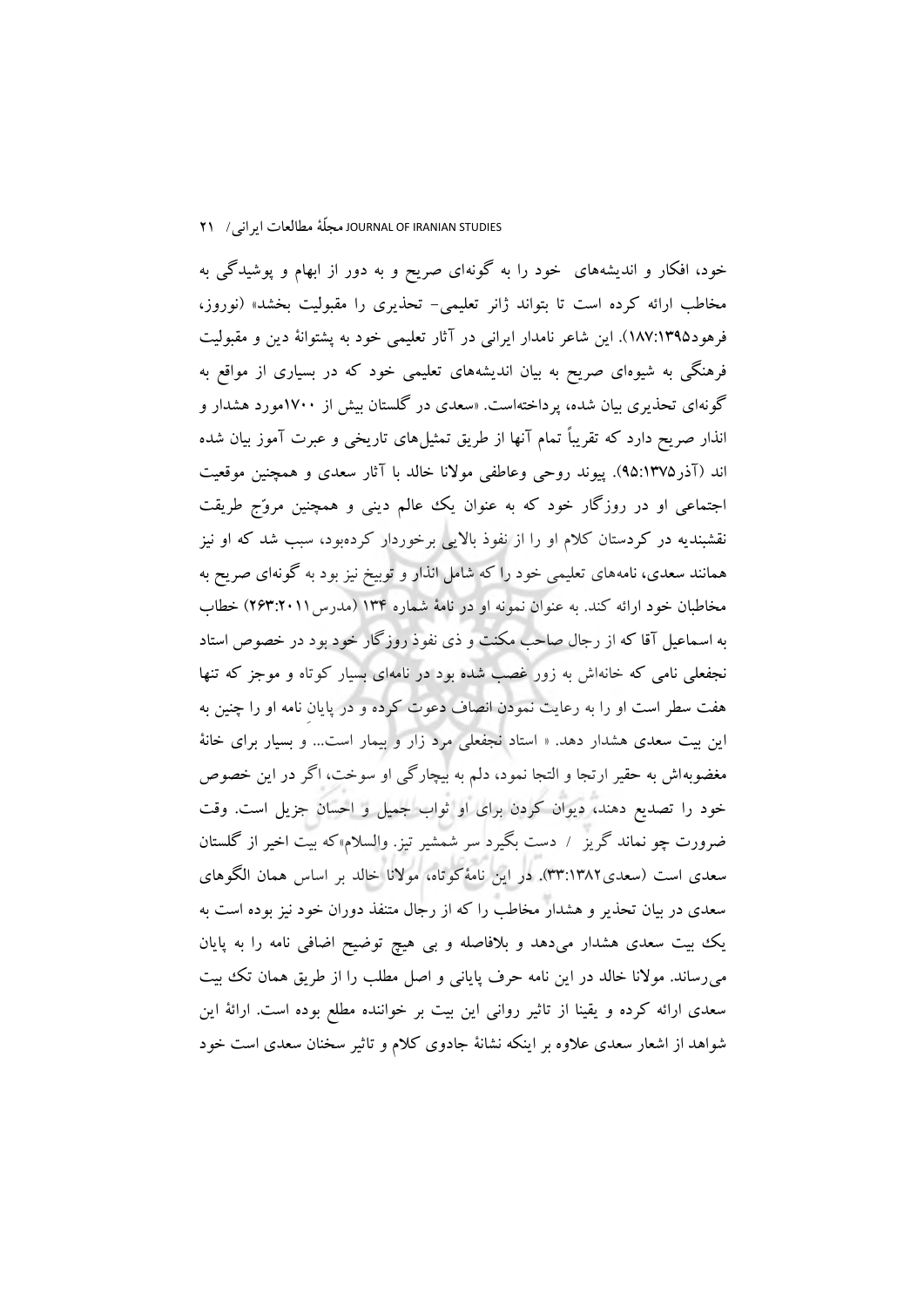نشانۀ رواج اشعار و اندیشۀ او در جامعۀ کردی آن روزگار است و موالنا خالد با توجه به آشنایی مخاطبین نامههای خود و در جهت اقناع بالغی آنان به نقل شواهدی از پیش خواندههای این مخاطبین اقدام کرده است.

**-2 -4 .3 استفاده از اشعار سعدی در مضمون دوستی و محبت**

بیگمان بخش عظیمی از مفاهیم اشعار سعدی بهویژه در غزلیات، بیان مضامین غنایی و بیان شور و اشتیاق دوستی است. از این روی موالنا خالد در نامههایی که خود از آنها به »صداقت نامه« و »محبت نامه« یاد میکند به نقل اشعار سعدی میپردازد. از جملۀ این نامهها، نامهٔ شماره ۱۴۶ است (مدرس ۲۰۱۱:۲۷۵) که در آن خطاب به عثمان بگ بابان و اظهار دوستی و محبت به او چنین آورده است: »عرائض متعددة شما در دم صبح رسید. اظهار اسف و اخالص نهال دست پرور ِفقرا، اعنی؛ وکالء عالی را مالحظه نمودیم. سعدی شیرازی علیه الرحمه گفته است: سعدی به روزگاران مهری نشسته در دل / بیرون نمیتوان کرد اال به روزگاران. سخن همانست، گفتهایم.« که بیت اخیر از ابیات مشهور غزلیات سعدی است (سعدی ۱۳۸۲: ۵۹۱).

همچنین ایشان در نامۀ ش191 )مدرس2013؛281(که آن را برای مریدانش نوشته، پس از اظهار دوستی و محبت از آنها گالیه میکند که چرا از طریق همقطارانی که در بین سلیمانیه و سنندج در تردد بودهاند، نامهای به این سو (سلیمانیه) روانه نکردهاند: «اما چون که بارها از طرف کردستان(سنندج) آدم به سلیمانیه آمده، گاهی فقرای مهجور را به نامهای غریب نوازی ننمودند. اگر ما به نوشتن نامه مصدّع شویم مظنهایست که پر زیبا بنماند، زیرا تواضع ز گردن فرازان نکوست.« که جملۀ اخیر مصرعی از بیت مشهور سعدی در گلستان است که در آن میگوید:

> تواضع ز گردن فرازان نکوست گدا گر تواضع کند خوی اوست )سعدی1382؛191(

موالنا خالد همچنین در نامۀش34 )مدرس179:2013( مضمون همین بیت را تکرار کرده است. »باستمداد خواجگان نقشبندیه به سلطنت حقیقی که سلطان جهان را آنجا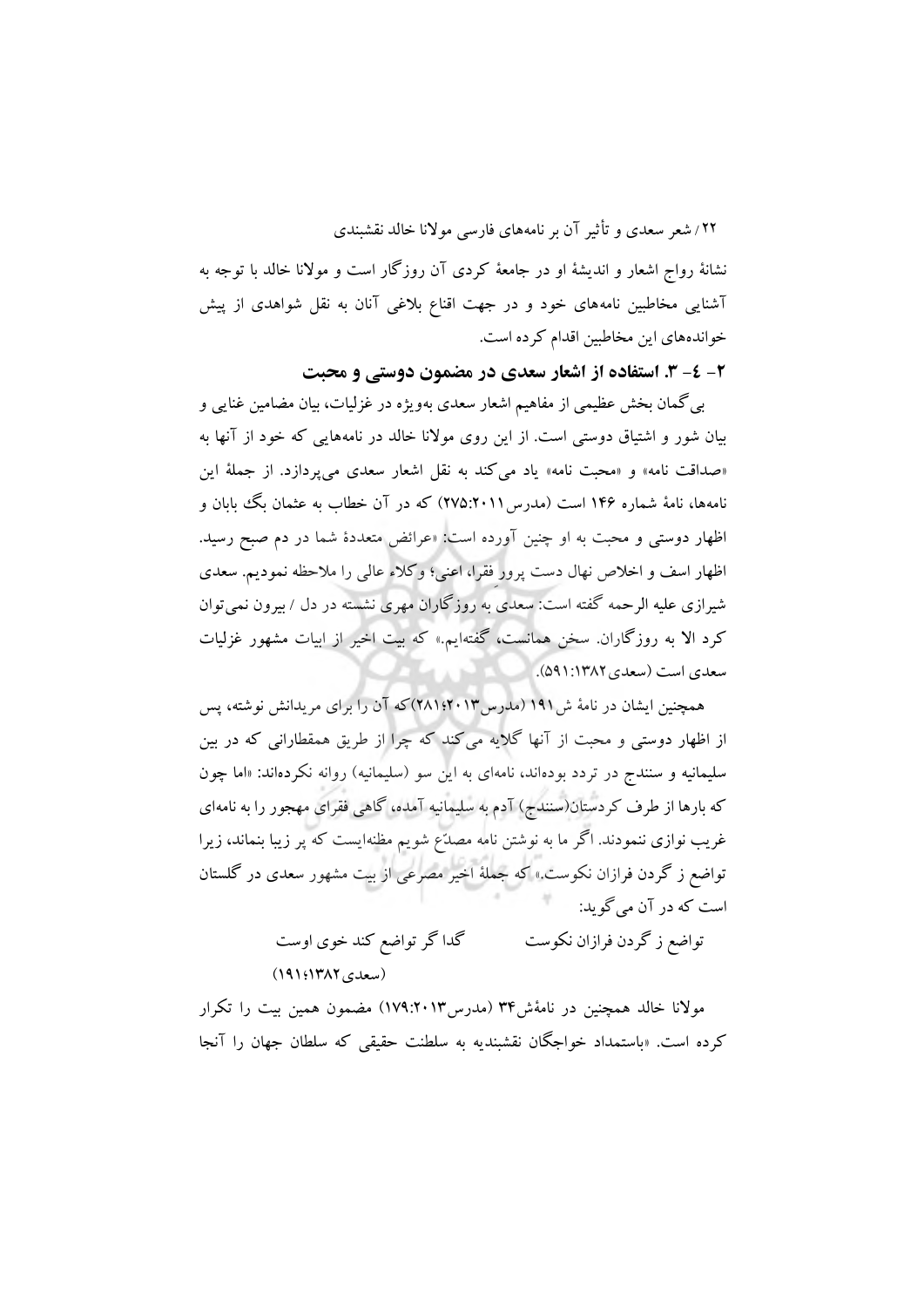بندگی و گردن فرازان را سرافکندگی میزیبد...،آن عزیز ارجمند را خلعتِ سعادت وتاجِ کرامت، کرامت فرماید.« که شبکۀ واژگانی و معنایی »گردن فرازان و سرافکندگی« ذهن خوانندة آشنا را به آثار سعدی و بیتِ »تواضع ز گردن فرازان نکوست / گدا گر تواضع کند خوی اوست» رهنمون میسازد و گرهخوردگی این دو متن و از بین رفتن فاصلۀ مکانی و زمانی، باعث ایجاد نوعی از التذاذ ادبی برای خوانندگان آشنا با متن اصلی مے شو د.

هم او در نامۀ ش ١٨٨ (مدرس ٣١٨:٢٠١١) خطاب به میرزا عبدالوهاب منشی الممالک ناصرالدین شاه قاجار در بیانی صوفیانه و زاهدانه بینیازی حضرت حق و نیازمندی غنی و فقیر را در برابر خداوند بیان کرده و برای اثبات سخن خود او را به بیتی از سعدی ارجاع میدهد: »درجنب عظمت و سلطنت پادشاهِ پادشاهان، جلَّ جاللُه و تَقدَّس جماله...، سلطنت دنیویه را چه قدر ومقداری و ارباب جاه وجالل را نسبت به اهل ذوق درآن بارگاه اقدسِ لایزال چه مزیت و افتخاری. ولله درّ مَن قال: درویش وغنی بندهٔ آن خاک ددرند / آنان که غنی ترند محتاج ترند» (سعدی، ۶۶:۱۳۸۱).

**-2 -4 .4 استفاده از اشعار سعدی در مضمون عرفان و تصوف**

همانطور که در صفحات قبل اشاره شد سعدی معلم اخالق است، »از نظر او اخالق درست به عرفان منتهی میشود. سعدی تمامی این اخالق را از عقل سلیم خود و با تکیه بر تجربه به دست آورده است. اما عرفان او، عرفان معتدلی است که گذشت سالهای عمر در آن پیش آورده است. این شاعر و اندیشمند ایرانی، عرفانی را که دور از دسترس و در آسمانها جای گرفته بود، به ترتیبی بر روی زمین آورد. او کوشید تا این عرفان را در دسترس مردم عادی قرار دهد. در زمانی که عدهای از مولفانِ عارف، مردم غیر صوفی را از روی تکبر، »مقیمان وادی جهالت«، »اهل النفس« و ... میشمردند، سعدی پروا ندارد که به طرف مردمان عادی روی آورد و گرایش به کشف حقیقت را به آنان القا کند. اگر از یک نظر »منطق الطیر« و »مثنوی معنوی« حماسه های عالی عرفان در اسالم هستند، بوستان سعدی را میتوان کتاب حماسه متوسط نامید« )ماسه 225:1369(. این اختصاصات فکری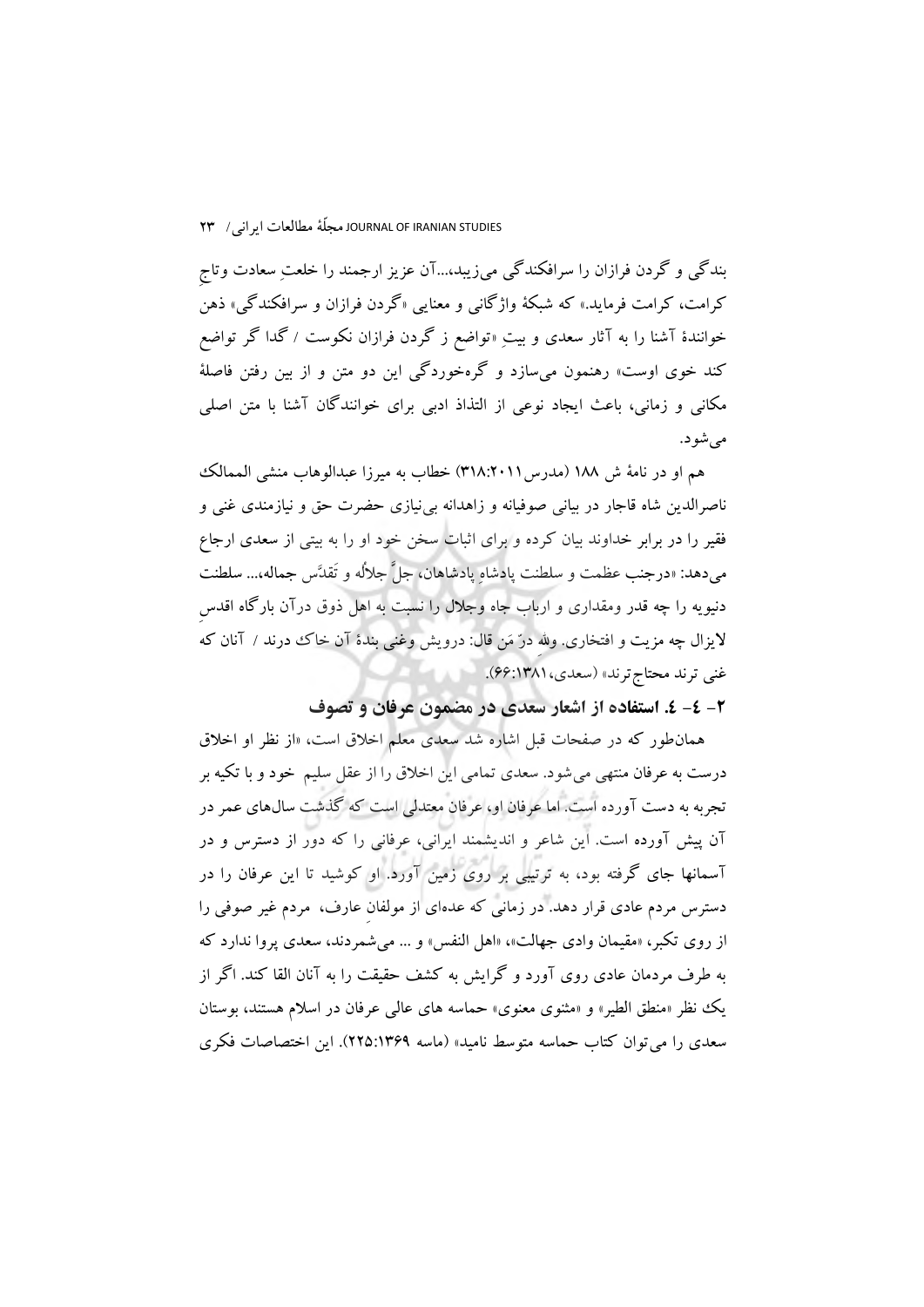سبب شده است که یک ادیب صوفی مسلک همانند موالنا خالد نقشبندی برای بیان اندیشههای خود، متون به جای مانده از سعدی را از نظر دور نداشتهباشد و همواره درنگارش نامههای خود حتی در حوزة عرفان وتصوف از این اشعار بهرهگیرد. به عنوان نمونه موالنا خالد در نامۀش31 )مدرس177:2013( در بیان تسلیم و در برابر اراده حضرت حق چنین می نویسد: »اهل فقر در نشست و خواست و گفت و شنود و سفر وحضر مطلقاً بدون اشاره چیزی نمیکنند،... لهذا به سوی بغدادم میکشند و از آنجا نمیدانم میرانند یا به شامم میبرند...چون نرود از پی صاحب کمند/ آهوی بیچاره به گردن اسیر.« که بیت اخیر از ابیات مشهور غزلیات سعدی است (سعدی، ۲۵۶:۱۳۸۲).

عالوه بر این یکی از ابیات مشهور سعدی که موالنا خالد در ارشاد و هدایت مریدان خود و التزام آنها به اتباع شریعت و رعایت سنن حضرت رسول به آن استناد میکند این بیت سعدی است:

> مپندار سعدی که راه صفا توان رفت جز بر پی مصطفی  $(1\text{AV}:1\text{YAY}_6, \text{clax})$

به عنوان نمونه او در نامۀ 139 خطاب به حاج احمد افندی )مدرس267:2013( و در توصیه به تداوم راه طریقت چنین گفتهاست: »منظور این مهجور، حاج احمد افندی مورد امدادِ پیران نقشبندی باشند...امانتِ شما و تمسک به عروةالوثقای شریعت و ترک التفات به جیفۀ دنیا و دوامِ مراقبۀ جناب مولی تبارک و تعالی و دوامِ اشتغال به طریقۀ علیّه و به علوم دینیه و احیای سُنن سَنیّه و تَبری از بِدَع رَدیّه و تَجنُّب از اطوار متصوفه اباحیه....سعدی شیرازی علیه الرحمه گفته است: که سعدی مپندار راه صفا / توان رفت جز در پی مصطفى.» (همان:١٨٧)

همچنین در نامۀ ش158 )مدرس268:2013( که آن را برای یکی از منسوبان نوشته، او را در التزام به سنت محمدی و پیوستگی به شریعت اسالمی چنین ارشاد میکند: »وصیت کلی اینکه ظاهراً و باطناً سر مویی به قدر مقدور، عروةالوثقای شریعت غرّا را از دست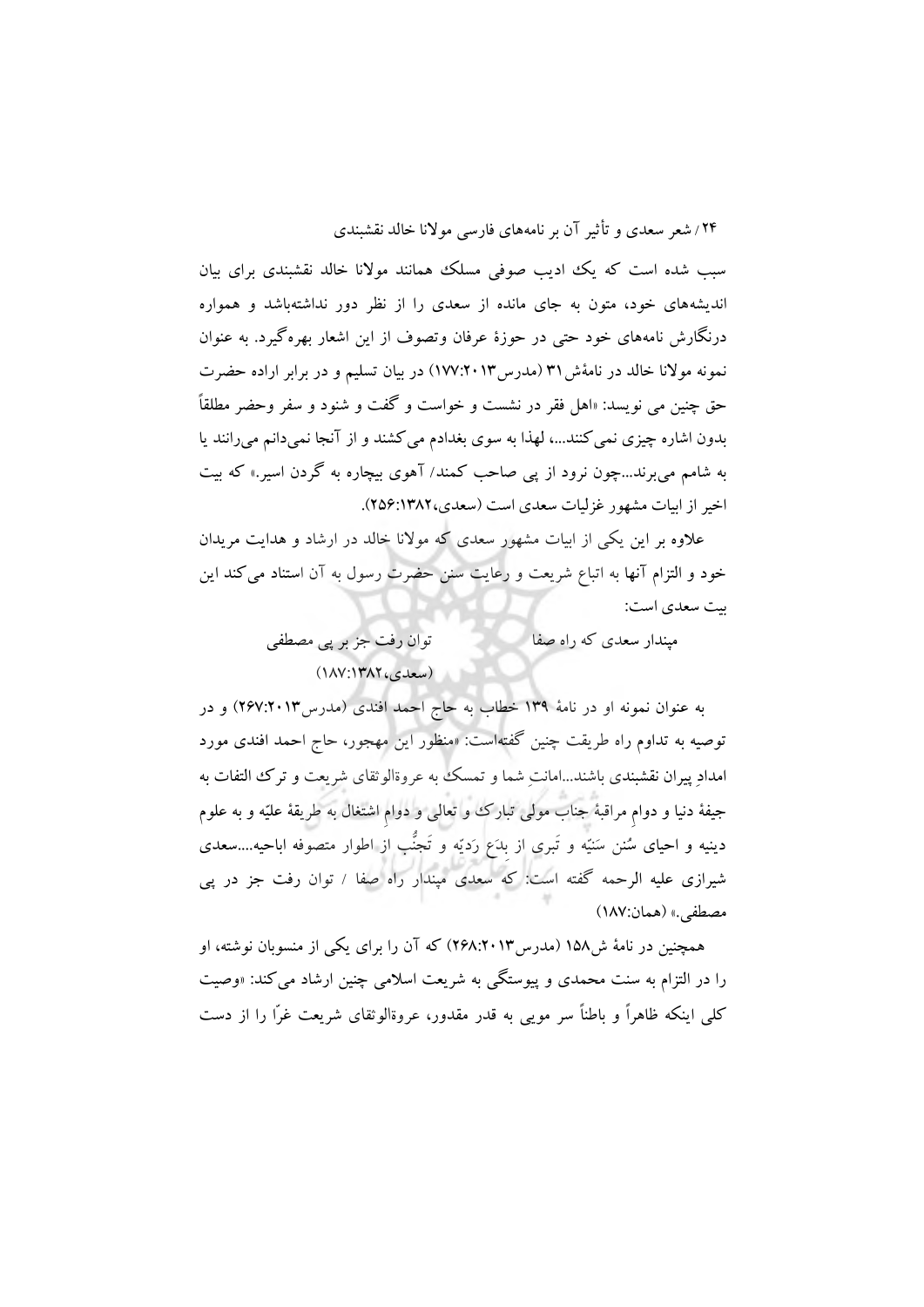ندهند که بدون اتباعِ آن سرورِ عالم، شاهراهِ ترقی مسدود است. سعدی گوید: که سعدی مپندار راهِ صفا / توان رفت جز در پی مصطفی» (همان:۱۸۷).

مولانا خالد همچنین در نامهای به شیخ محمد فراقی، ش۱۷۴ (مدرس۱۲۰۱۳) در توصیه به التزام و پایبندی به شاهراه طریقت و جادة شریعت چنین آورده است: »شاهراه طریقة و جادة شریعة را خوب باید سپرد، و مابین خود و محبوب حقیقی را درست باید کرد... دلآرامی که داری دل درو بند/ دگر چشم از همه عالم فرو بند.« که بیت اخیر از گلستان )سعدی148:1381،( را برای اثبات ادعای خود و قانع نمودن خواننده مورد استناد قرار داده است.

# **.3 نتیجهگیری**

از مهمترین دالیل استفاده موالنا خالد از اشعار سعدی، پیوستگی مراکز آموزشی وفرهنگی کردستان از روزگاران قدیم با زبان و ادبیات فارسی و بهطور ویژهای با آثار سعدی شیرازی است. موالنا خالد نیز که در حجرههای مختلف کردستان تحصیل کرده بود بیگمان وابستگی و تعلق روحی باالیی با آثار سعدی داشته و این آشنایی بخشی از منظومه فکری و فرهنگی موالنا خالد را تشکیل داده و بعدها در نامههای او نیز به ظهور رسیده است.

همچنین باید خاطر نشان کرد که دوران حیات موالنا خالد نقشبندی همزمان با دوره حکومت قاجاریه بوده است. از نظرگاه دورههای مختلف تاریخ ادبیات در ایران، این دوران را جزو »دورة بازگشت ادبی« به حساب میآورند. شاعران و ادیبان این دوره الگوهای شعری و ادبی خود را از شاعران سبک عراقی همانند سعدی و حافظ میگرفتند لذا موالنا خالد نیز از این قاعده مستثنی نبوده و باید بخشی از پیوند آثار او و از آن جمله نامههایش را با اشعار سعدی به شرایط سبکی و ادبی این دوران مرتبط دانست.

عالوه بر این موالنا خالد در تالش بوده است که با بهرهگیری از »پیشینۀ مکتوب و باورهای فرهنگی« موجود در جامعه، مخاطبان خود را به گونهای از اقناع درونی برساند. در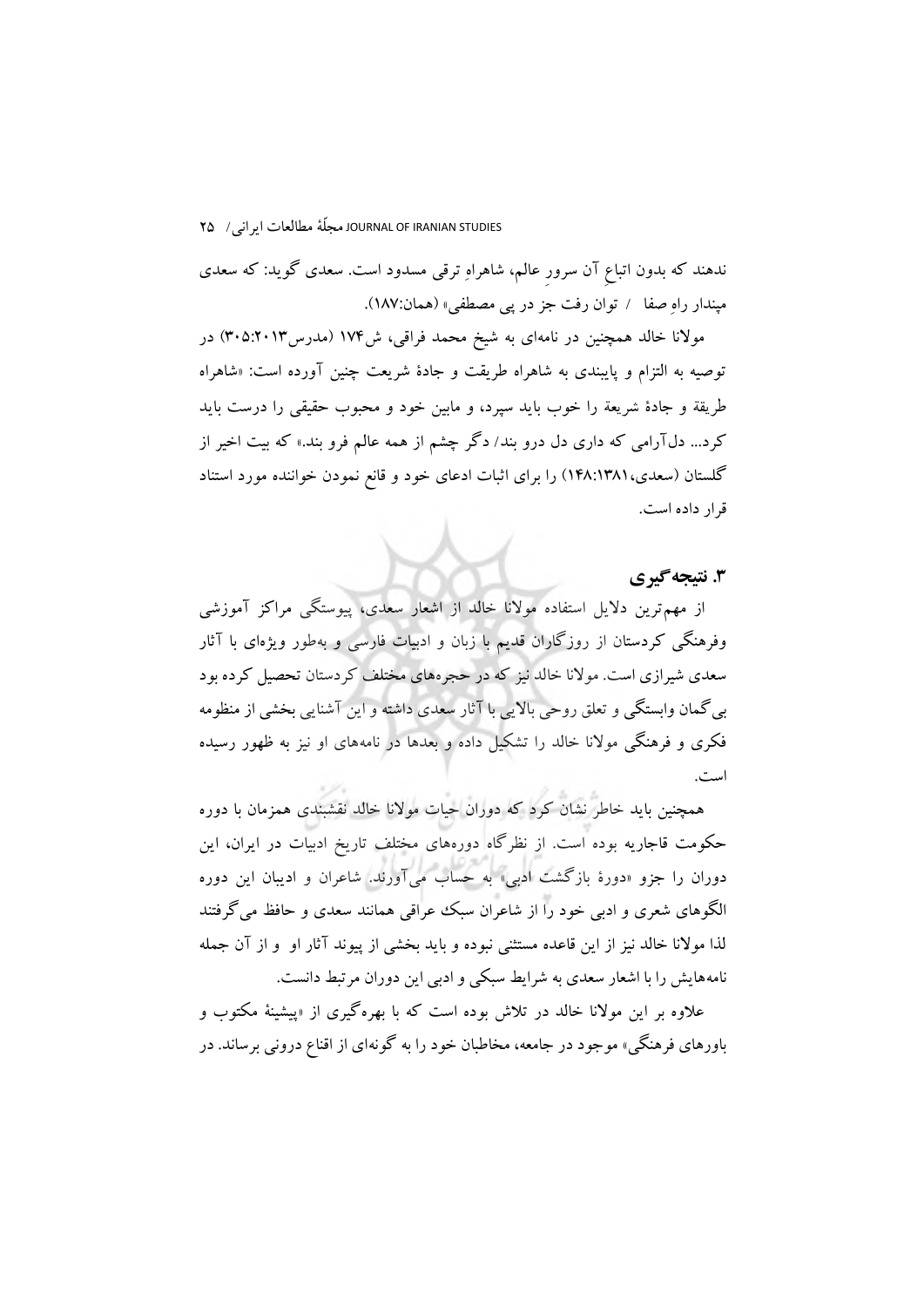فرهنگ ایرانی بخشی از این باورهای فرهنگی و پیشینه مکتوب مربوط به خالقیتهای هنری و ادبی شاعران زبان و ادبیات فارسی است که به علت زیباییهای هنری و سازگاری با معارف اسالمی و نزدیک بودن به سرشت انسانی همواره تاثیر عمیقی در اقناع مخاطبان داشتهاست که از میان این آثار میتوان به اشعارسعدی و بسیاری دیگر از شعرا اشاره کرد که موالنا خالد در تالش بوده است از این ظرفیت هنری در جهت باال بردن قدرت اقناع نامههای خود بهره گیرد.

عالوه بر این پیوند یافتن نامهها و مکتوبات منثور موالنا خالد با اشعار شاعری همانند سعدی که در اوج بالغت هنری و ادبی است سبب باال بردن وجه ادبی و هنری این نامه ها میشده است و موالنا خالد در تالش بوده تا با بهرهگیری از بافت قدیمیتر زبان و همچنین تضمین ابیاتی از شاعران زبان و ادبیات فارسی و از آن جمله سعدی شیرازی متنی ادبی تولید کند که عالوه بر داشتن مضامین تعلیمی و ارشادی در حوزة عرفان و تصوف دارای وجهی هنری و ادبی باشد که بتواند با استفاده از این وجه هنری به گونهای از جاودانگی و ادبیّت دست یابد.

موالنا خالد برای بیان اهداف و اغراض گوناگونی از اشعار سعدی استفاده کرده است که از آن میان میتوان به مضامینی همانند پند و اندرز، هشدار و انذار، بیان دوستی و عرض محبت و عرفان و تصوف اشاره کرد.<br>شروع مسئل اوعلوم السابی ومطالعات فرستی

### **يادداشتها**

 -1 آشنایی ادبیات ملل اروپایی با آثار سعدی هر کدام میتواند موضوع مقالهای مفصل باشد. آشنایی ادبیات فرانسه با اشعار سعدی از طریق ترجمههایی که سیاحان و جهانگردان از آثار او ارائه کردند صورت گرفت. «شاردن» جهانگرد بزرگ فرانسه که مدت ده سال از عمر خود را در میان ایرانیان گذراند در سفرنامۀ ده جلدی خود همواره از ایران و فرهنگ ایرانی به بزرگی یاد کرده، بخشهای مختلفی ازگلستان سعدی را به زبان فرانسه ترجمه کرد که تاثیر عمیقی بر آثار اندیشمندان قرن هفدهم میالدی در اروپا و فرانسه گذاشت که از آن جمله باید به کتاب *«لغتنامه تاریخی انتقادی»* اثر «پیر بل» اشاره کرد. )عشقی136:1389(. »آندره دوریه« نیز در سال1634میالدی منتخبی از کتاب گلستان سعدی را به زبان فرانسه ترجمه کرد. دکتر فاطمه عشقی نیز در مقالهای با عنوان» تاثیر سعدی بر آثار ولتر « نیز معتقد است که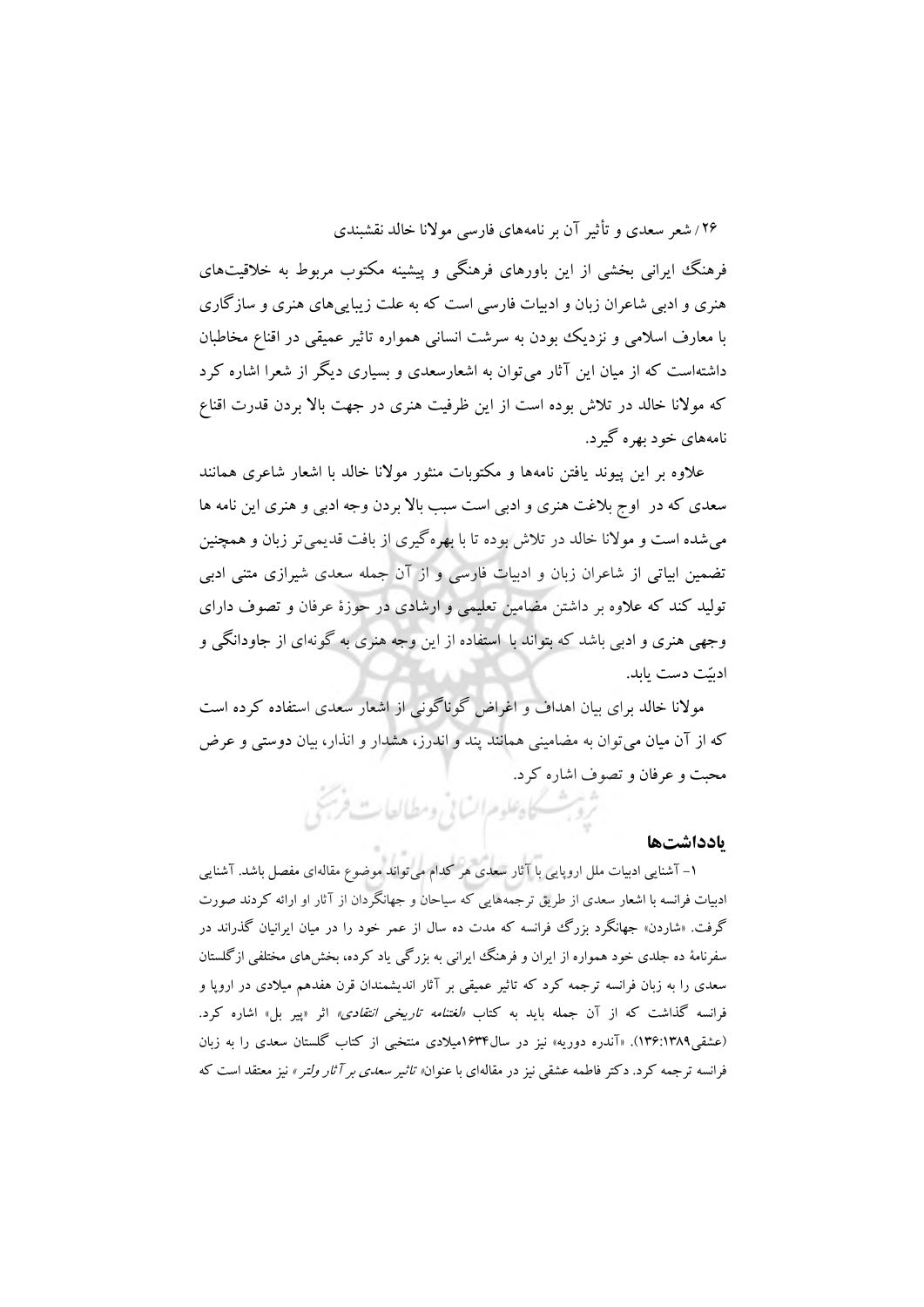«ولتر» فیلسوف فرانسوی در رمان فلسفی *«زدیگ» و کتاب «تتبع بر اخلاقیات»* تحت تاثیر اندیشهها و آرای سعدی قرار داشتهاست.)همان150:(

در آلمان نیز»آدام اولئاریوس« در سال 1654میالدی کتاب گلستان را به آلمانی ترجمه کرد. او عالوه براین کتاب، »سفرنامهای دربارة ایران دارد که یکی از پر نشرترین کتابهای سفرنامه در دوران خود بودهاست.« )شیبانی37:1384( »در واقع ترجمۀ اولئاریو را میتوان سرآغاز پژوهشهای ایرانشناسی در آلمان قلمداد کرد، به طوری که » ولفگانگ گوته« معرفت خود از سعدی را مدیون ترجمۀ ارزشمند »اولئاریوس« میداند.« )خداکرمی 372:1369( »روکرت« نیز در سال 1847م گلستان را به آلمانی ترجمه کرد، اما این اثر با تأخیر بسیار در سال۱۸۹۵در مجلۀ «*تاریخ ادبیات تطبیقی»* انتشار یافت. در سال ۱۸۴۶ نیز «کارل هاینریش گراف» با ارائۀ ترجمۀ مسجّعی از گلستان سعدی توانست مقام ممتازی در ادبیات آلمان به دست آورد. در سال 1921 »فریدریش روزن« نیز بخشهایی از گلستان را همراه با شرح حالی از سعدی منتشر کرد. عالوه بر ترجمههای فوق مترجمینی همانند »ردولف گلپکه« 1967 و »دیتر بلمن« در سال 1982 هر کدام بخشهایی از آثار سعدی را به زبان آلمانی برگرداندند که این امر سبب آشنایی ادیبان و فرهیختگان جامعه آلمان بافکر و اندیشه سعدی شد. آشنایی ادیبانی همانند گوتهولد افریم لسینگ)-1781 1729( و یوهان ولفگانگ فنگوته)-1832 1749(و راینر ماریا ریلکه)1875-1926( وبسیاری دیگر از ادیبان آلمانی با شعر و اندیشه سعدی مرهون این ترجمهها است.

غیر از ادبیات فرانسه و آلمانی، بسیاری از ملل اروپایی نیز توجه ویژهای به سعدی داشتهاند که از این میان میتوان به ادبیات روسی اشارهکرد. »ایوان آلکسیویچ بونین« )1953-1870(آخرین نویسندة کالسیک روس که در دوران حیات خود سفرهای زیادی به سرزمینهای اسالمی داشته است، ضمن آشنایی با تعالیم اسالمی بسیار تحت تاثیر اندیشههای سعدی قرار داشت. )یحیی پور13:1387( در ادبیات انگلیس نیز »هاید« تحت تاثیر مطالبی که »شاردن« دربارة سعدی ارائه کرده بود کتاب بوستان سعدی را به انگلیسی ترجمه کرد.

هانری ماسه، شرق شناس مشهور فرانسوی معتقد است که »محبوبیت سعدی را در اروپا با نوعی تجانس فکری وی با نبوغ غربی میتوان تعبیر کرد. تجانسی که بی شک بر اثر سبک زیبا و ظریف و موجز سعدی به وجود آمده است. (ماسه1۳۶۹:۳۴۵) هم او به نقل از «باربیه دومنار» مترجم بوستان سعدی به زبان فرانسوی مینویسد: «سعدی همزمان ظرافت «هوراس»، سهولت بیان زیبای «اُوید» (Publius Ovide) شاعر رومی متولد سال 43 قبل از میالد، حضور ذهن طنز آمیز »رابله« (Rabllais Francois (نویسنده فرانسوی قرن شانزدهم میلادی، و بیان ساده «ژان دو لافونتن» را داراست» (همان؛۳۴۵).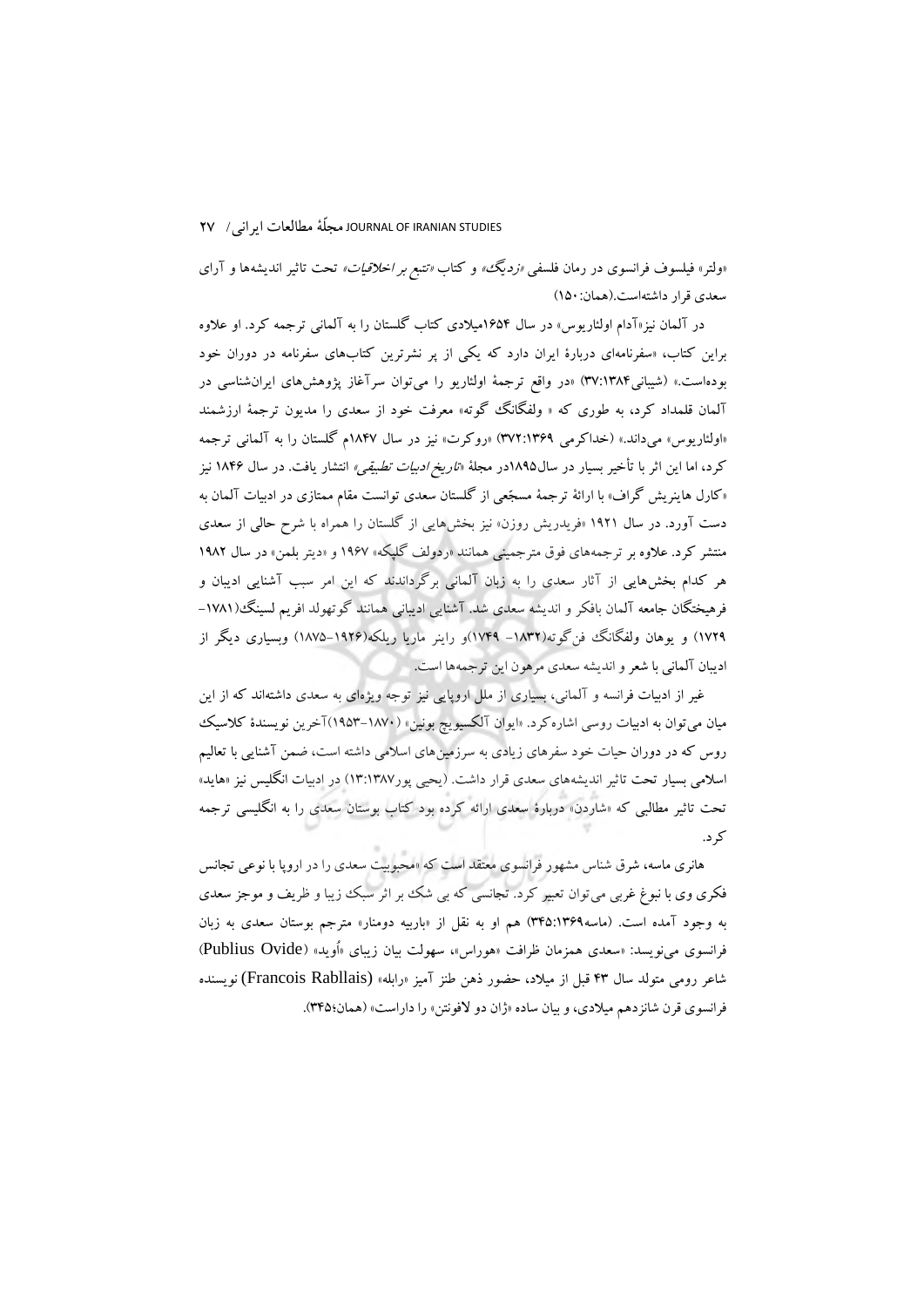**کتابنامه**

**الف. منابع فارسی** - آذر، امیراسماعیل. )1375(. **سعدی شناسی**. دفتر دوم. تهران: سخن. - براون، ادوارد. )1366(. **تاريخ ادبیات ايران از فردوسی تا سعدی**. ترجمۀ غالمحسین صدری. تهران: مروارید. - توکلی، محمّدرئوف. )1381(. **تاريخ تصوف در کردستان**. چاپ دوم. سنندج: توکلی. - جوانرودی، مصطفی و یاراحمدی، طارق. )1394(. »تاثیرپذیری محوی کرد از اشعار عربی و فارسی سعدی». همایش پژوهشهای زبان و ادبیات فارسی، **نشری***ة* **پژوهشگاه علوم انسانی و مطالعات فرهنگی،** صص: 577-594 - خداکرمی، فاطمه. )1396(. »سعدی و بزرگان ادبیات کالسیک آلمانی زبان«. **فصلنامة پژوهش ادبیات معاصر جهان،** شمارهٔ۲، دوره ۲۲، صص: ۳۸۱-۳۶۵.

- ذوالفقاری، محسن و یداهللپنبهزاری، زهرا. )1390(. »نقد جایگاه اندیشههای تعلیمی و اخلاقی در آثار سعدی». *پژوهشنامه ادبیات تعلیمی، سالسوم*، شمارهٔ۱۲، صص:  $. A1 - 1.7$ 

- روحانی، کمال. )1385(. **تاريخ جامع تصوّف در کردستان**. سنندج: آراس. - زرینکوب، عبدالحسین. )1379(. **حديث خوش سعدی**. تهران: سخن. -سعدی، مصلح الدین. )1382(. **کلیات سعدی**. تصحیح محمدعلی فروغی. تهران: زوّار. - سعدی، مصلح الدین. )1381(. **گلستان سعدی**. تصحیح غالمحسین یوسفی. چاپ ششم. تهران: خوارزمی. - سمکو، رحیمکریم. )1397(. **تأثیر شعر سعدی بر شعر نالی**. پایاننامۀ کارشناسی ارشد زبان و ادبیات فارسی. دانشگاه ایالم. - سیدابراهیمی، آزاد. )1394(. **گلچین غزلیات سعدی**. سقز: گوتار.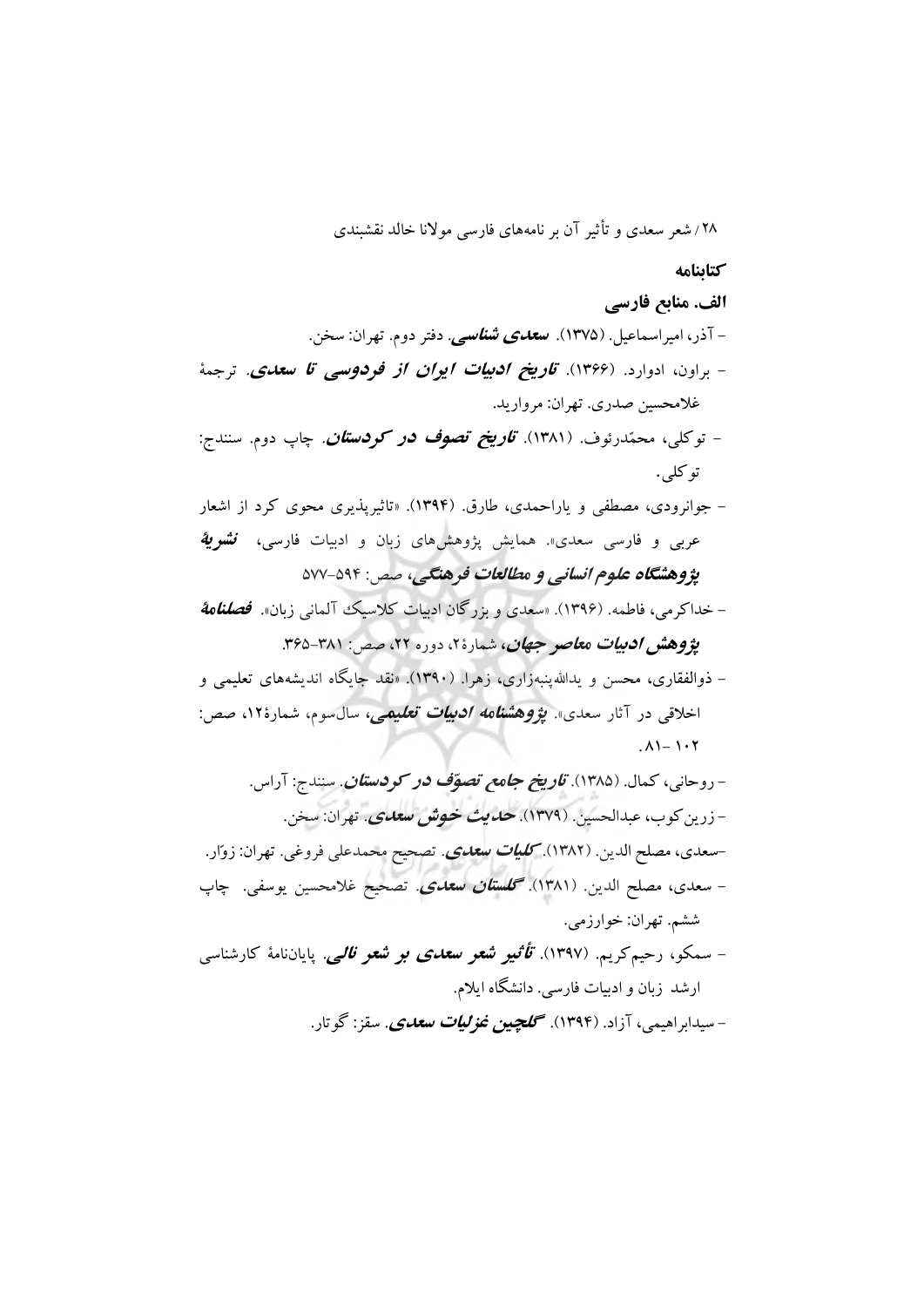- شفیعی کدکنی، محمدرضا. )1382( . **ادبیات فارسی از عصر جامی تا روزگار ما**. ترجمه از انگلیسی حجت الله اصیل. چاپ دوم. تهران: نبی . - شورل، ایو. )1386(. **ادبیات تطبیقی**. ترجمه طهمورث ساجدی. تهران: امیرکبیر. - شیبانی، ژن رز فرانسواز. )1384(. **سفر اروپايیان به ايران**. ترجمه ضیاءالدین دهشیری. چاپ سوم. تهران: انتشارات علمی و فرهنگی. - صوفی، فرزانه. )1395(. **ويژگیهای سبکی و معنايی نامههای فارسی موالناخالد نقشبندی**. پایاننامۀ کارشناسی ارشد زبان و ادبیات فارسی. دانشگاه کردستان. - عابدی، محمود. )1370(. **نفحاتاالنس جامی**. تهران: اطالعات. - عشقی، فاطمه. )1389(. »تأثیر سعدی بر آثار ولتر«. **فصلنامة پژوهشهای زبان و ادبیات تطبیقی.** 27)3(، صص: .133-152 - ماسه، هانری. )1369(. **تحقیق دربارۀ سعدی**. ترجمه محمد حسن مهدوی اردبیلی و غالمحسین یوسفی. تهران: چاپ دوم. توس. - معتمدی، مهیندخت. )1368(. **نقشی از موالنا خالد نقشبندی و پیروان طريقت او**. تهران: پاژنگ. - نظری منظم، هادی. )1389(. »ادبیات تطبیقی تعریف و زمینههای پژوهش«. **نشرية ادبی***ات تطبیقی.* **دورهٔ جدید، سال اول، شماره ۲، صص: ۲۳۷-۲۲۱.** - نوروز، مهدی و فرهود، فرنگیس. )1395( . »تعلیم تحذیری سعدی در بوستان با رویکرد تحلیل گفتمان انتقادی نظریۀ فرکالف«. **پژوهشنامة ادبیات تعلیمی.** سال هشتم، شمارة ،32 صص: .161-190 - یحیی پور، مرضیه. )1378( . »جایگاه سعدی در ادبیات روسی«. **ويژهنامة علمی- پژوهش***ی دانشکده ادبیات و علوم انسانی دانشگاه اصفهان***، شمارهٔ ۵۲، دوره** ، صص: ۱۴-۱.